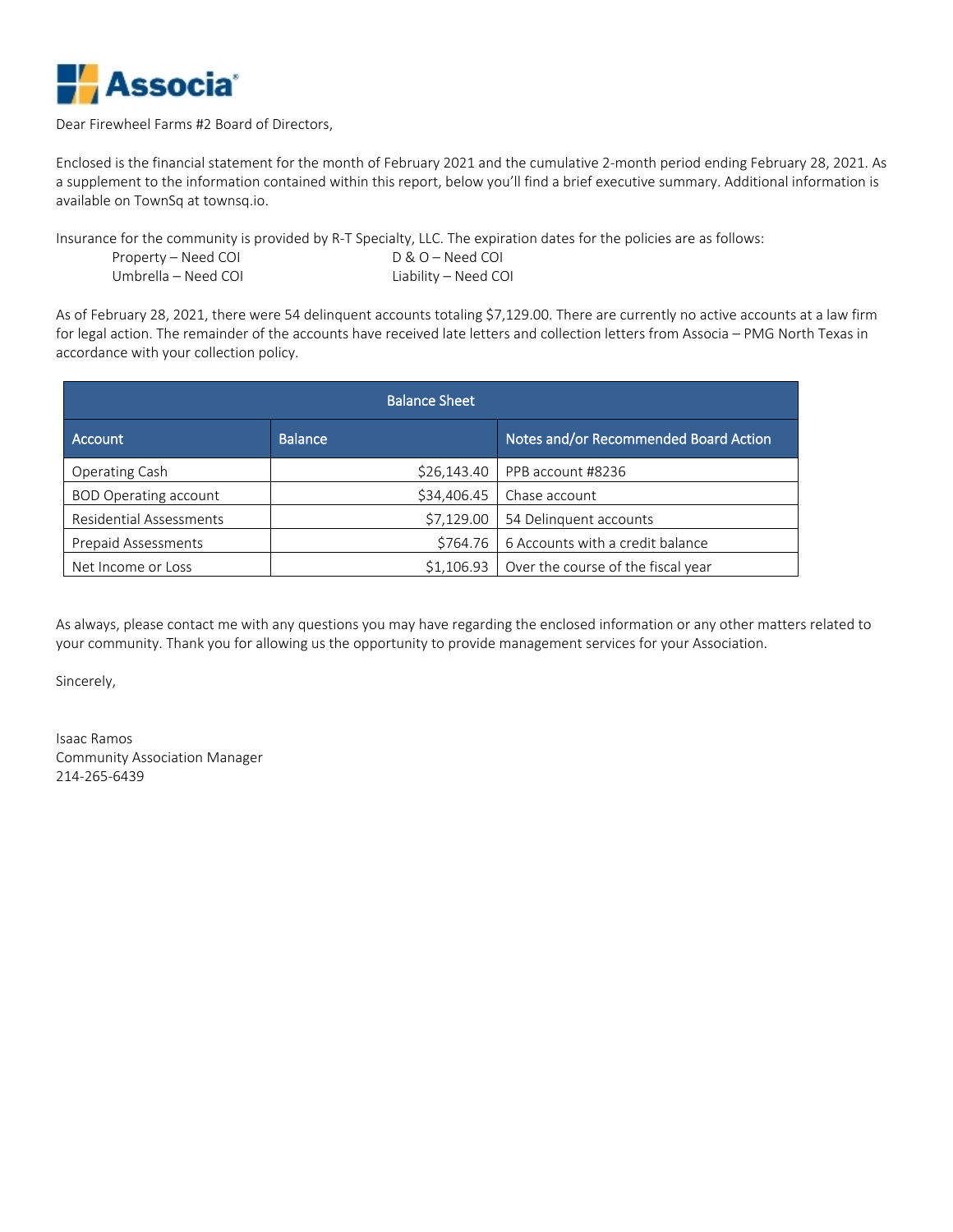Sylt

## **Balance Sheet Report Firewheel Farms #2**

As of February 28, 2021

|                                             | <b>Balance</b><br>Feb 28, 2021 | <b>Balance</b><br>Jan 31, 2021 | Change     |
|---------------------------------------------|--------------------------------|--------------------------------|------------|
| <b>Assets</b>                               |                                |                                |            |
| <b>Operating Funds</b>                      |                                |                                |            |
| 1000 - Pacific Premier Bank Operating #8236 | 26,143.40                      | 24,829.19                      | 1,314.21   |
| 1010 - Operating Cash Account 11            | 34,406.45                      | 34,288.45                      | 118.00     |
| <b>Total Operating Funds</b>                | 60,549.85                      | 59,117.64                      | 1,432.21   |
| <b>Accounts Receivable</b>                  |                                |                                |            |
| 1500 - Residential Assessments Receivable   | 7,129.00                       | 11,460.00                      | (4,331.00) |
| <b>Total Accounts Receivable</b>            | 7,129.00                       | 11,460.00                      | (4,331.00) |
| <b>Prepaid Expenses</b>                     |                                |                                |            |
| 1600 - Prepaid Insurance                    | 1,895.67                       | 0.00                           | 1,895.67   |
| <b>Total Prepaid Expenses</b>               | 1,895.67                       | 0.00                           | 1,895.67   |
| <b>Other Current Assets</b>                 |                                |                                |            |
| 1760 - Transition In - Homeowners Balances  | 83.00                          | 83.00                          | 0.00       |
| 1799 - Clearing Account                     | (14, 237.32)                   | (14, 237.32)                   | 0.00       |
| <b>Total Other Current Assets</b>           | (14, 154.32)                   | (14, 154.32)                   | 0.00       |
| <b>Total Assets</b>                         | 55,420.20                      | 56,423.32                      | (1,003.12) |
| <b>Liabilities</b>                          |                                |                                |            |
| <b>Accounts Payable</b>                     |                                |                                |            |
| 2010 - Delinquency Fee Payable              | 20.00                          | 20.00                          | 0.00       |
| <b>Total Accounts Payable</b>               | 20.00                          | 20.00                          | 0.00       |
| <b>Accrued Expenses</b>                     |                                |                                |            |
| 2395 - Other Accrued Expenses               | 699.11                         | 0.00                           | 699.11     |
| <b>Total Accrued Expenses</b>               | 699.11                         | 0.00                           | 699.11     |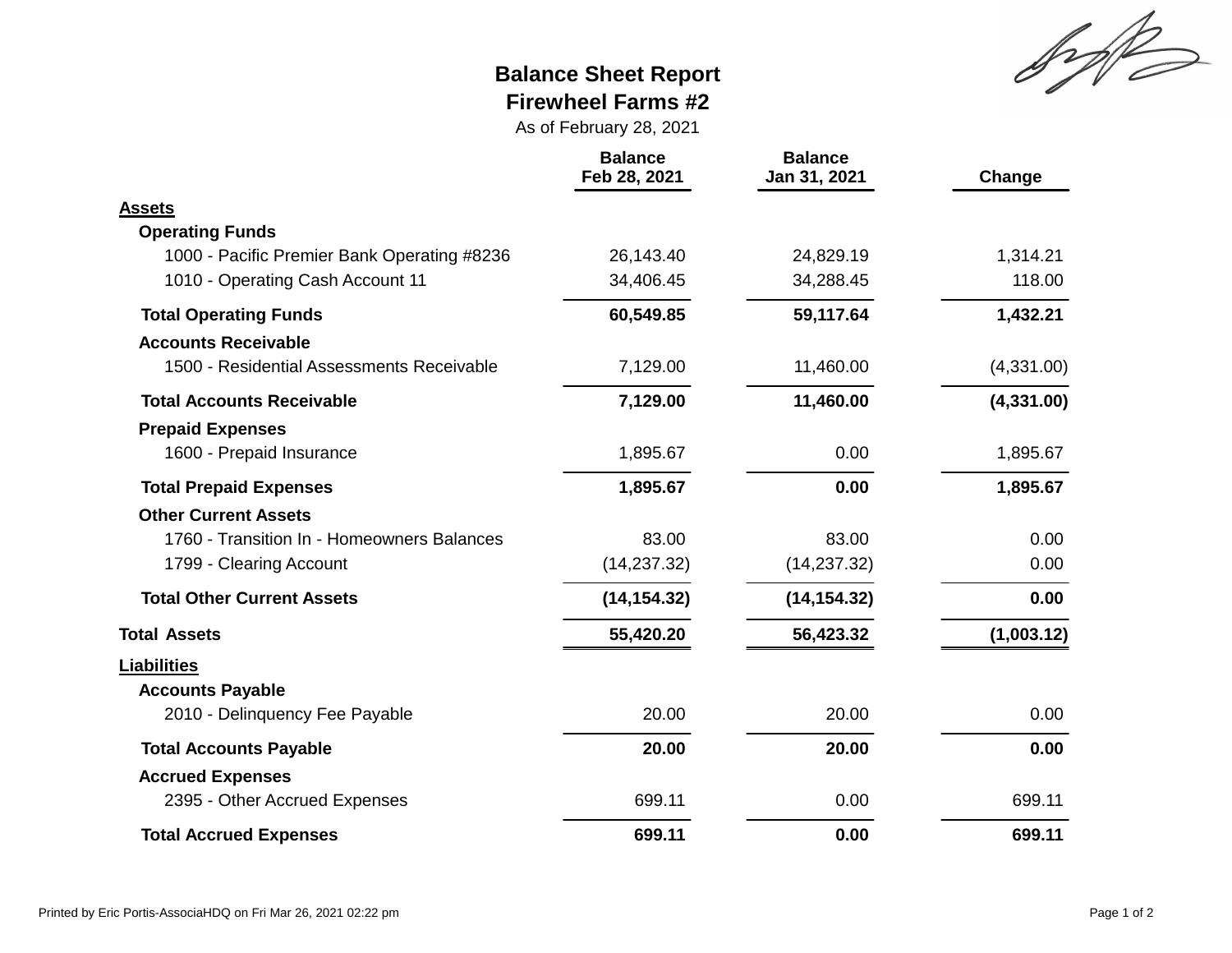### **Balance Sheet Report Firewheel Farms #2**

As of February 28, 2021

|                                                             | <b>Balance</b><br>Feb 28, 2021 | <b>Balance</b><br>Jan 31, 2021 | Change     |
|-------------------------------------------------------------|--------------------------------|--------------------------------|------------|
| <b>Liabilities</b>                                          |                                |                                |            |
| <b>Prepaid Assessments</b>                                  |                                |                                |            |
| 2550 - Prepaid Assessments                                  | 784.76                         | 764.76                         | 20.00      |
| 2595 - Deferred Revenue                                     | 25,433.00                      | 27,977.00                      | (2,544.00) |
| <b>Total Prepaid Assessments</b>                            | 26,217.76                      | 28,741.76                      | (2,524.00) |
| <b>Total Liabilities</b>                                    | 26,936.87                      | 28,761.76                      | (1,824.89) |
| <b>Owners' Equity</b><br><b>Owners Equity - Prior Years</b> |                                |                                |            |
| 3000 - Owners Equity                                        | 27,376.40                      | 27,376.40                      | 0.00       |
| <b>Total Owners Equity - Prior Years</b>                    | 27,376.40                      | 27,376.40                      | 0.00       |
| <b>Total Owners' Equity</b>                                 | 27,376.40                      | 27,376.40                      | 0.00       |
| Net Income / (Loss)                                         | 1,106.93                       | 285.16                         | 821.77     |
| <b>Total Liabilities and Equity</b>                         | 55,420.20                      | 56,423.32                      | (1,003.12) |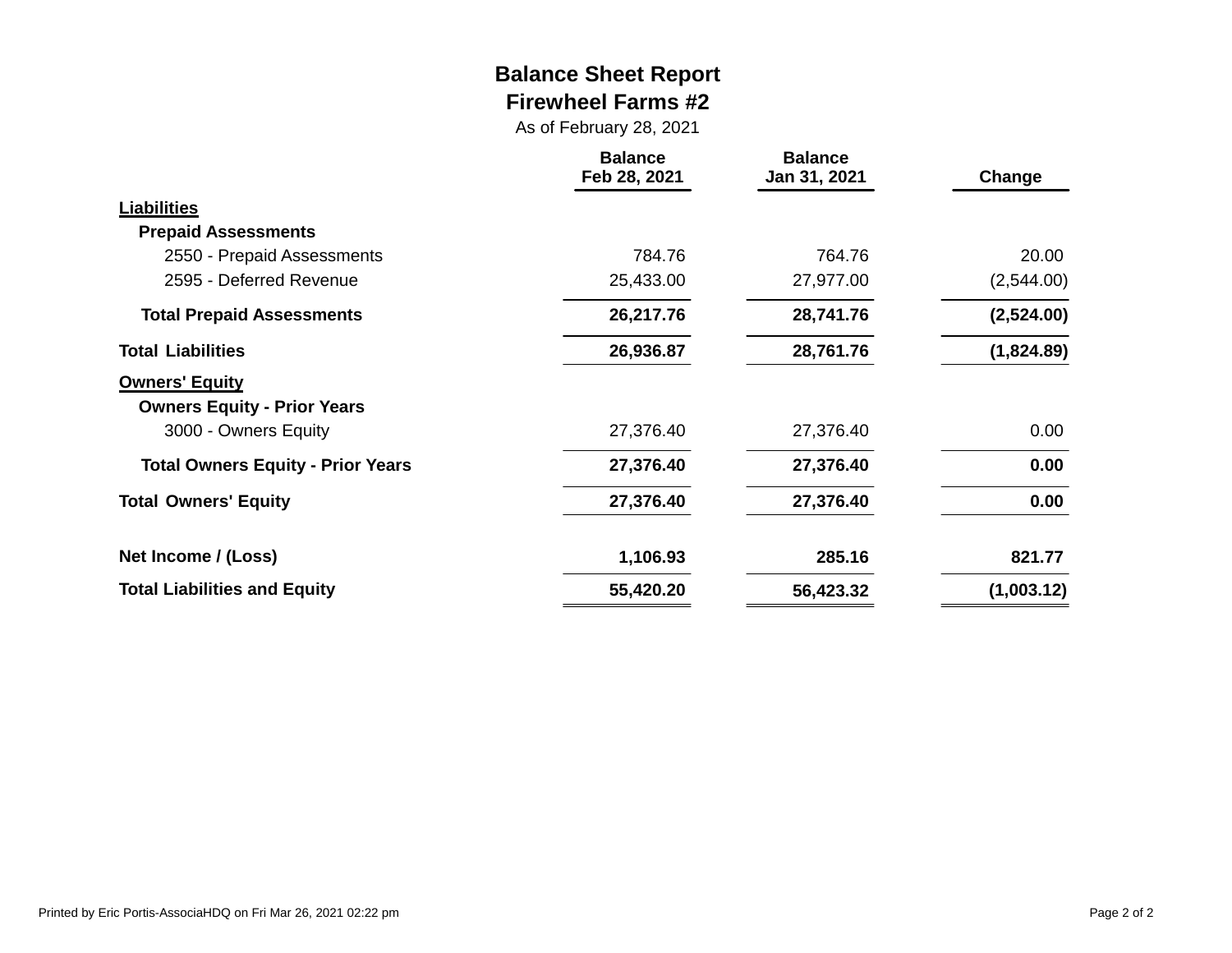Sylt

## **Firewheel Farms #2 Income Statement Report**

February 01, 2021 thru February 28, 2021

|                                   |               | <b>Current Period -</b> |          |               | Year to Date (2 months) |          | <b>Annual</b> | <b>Budget</b> |
|-----------------------------------|---------------|-------------------------|----------|---------------|-------------------------|----------|---------------|---------------|
|                                   | <b>Actual</b> | <b>Budget</b>           | Variance | <b>Actual</b> | <b>Budget</b>           | Variance | <b>Budget</b> | Remaining     |
| <b>Income</b>                     |               |                         |          |               |                         |          |               |               |
| <b>Assessment Income</b>          |               |                         |          |               |                         |          |               |               |
| 4000 - Residential Assessments    | 2,544.00      | 2,544.00                | 0.00     | 5,087.00      | 5,087.00                | 0.00     | 30,520.00     | 25,433.00     |
| 4025 - Reserve Assessments        | 0.00          | 0.00                    | 0.00     | 350.00        | 0.00                    | 350.00   | 0.00          | (350.00)      |
| <b>Total Assessment Income</b>    | 2,544.00      | 2,544.00                | 0.00     | 5,437.00      | 5,087.00                | 350.00   | 30,520.00     | 25,083.00     |
| <b>User Fee Income</b>            |               |                         |          |               |                         |          |               |               |
| 4260 - Resale Processing Fees     | 0.00          | 264.00                  | (264.00) | 0.00          | 527.00                  | (527.00) | 3,160.00      | 3,160.00      |
| <b>Total User Fee Income</b>      | 0.00          | 264.00                  | (264.00) | 0.00          | 527.00                  | (527.00) | 3,160.00      | 3,160.00      |
| <b>Collections Income</b>         |               |                         |          |               |                         |          |               |               |
| 4700 - Collection Processing Fees | 0.00          | 12.00                   | (12.00)  | 0.00          | 25.00                   | (25.00)  | 150.00        | 150.00        |
| 4710 - Late Fees & Interest       | 0.00          | 21.00                   | (21.00)  | 0.00          | 42.00                   | (42.00)  | 250.00        | 250.00        |
| <b>Total Collections Income</b>   | 0.00          | 33.00                   | (33.00)  | 0.00          | 67.00                   | (67.00)  | 400.00        | 400.00        |
| <b>Total Operating Income</b>     | 2,544.00      | 2,841.00                | (297.00) | 5,437.00      | 5,681.00                | (244.00) | 34,080.00     | 28,643.00     |
| <b>Expense</b>                    |               |                         |          |               |                         |          |               |               |
| <b>Administrative</b>             |               |                         |          |               |                         |          |               |               |
| 5000 - General Administrative     | (118.00)      | 4.00                    | (122.00) | 126.99        | 8.00                    | 118.99   | 50.00         | (76.99)       |
| 5003 - Annual Meetings            | 0.00          | 41.00                   | (41.00)  | 100.00        | 83.00                   | 17.00    | 500.00        | 400.00        |
| 5045 - Dues & Subscriptions       | 387.95        | 26.00                   | 361.95   | 465.90        | 53.00                   | 412.90   | 320.00        | (145.90)      |
| 5115 - Web Site Maintenance       | 41.97         | 48.00                   | (6.03)   | 753.94        | 97.00                   | 656.94   | 584.12        | (169.82)      |
| <b>Total Administrative</b>       | 311.92        | 119.00                  | 192.92   | 1,446.83      | 241.00                  | 1,205.83 | 1,454.12      | 7.29          |
| <b>Communications</b>             |               |                         |          |               |                         |          |               |               |
| 5200 - Community Events           | 0.00          | 236.00                  | (236.00) | 0.00          | 471.00                  | (471.00) | 2,825.00      | 2,825.00      |
| 5210 - Printing & Copying         | 0.00          | 120.00                  | (120.00) | 35.89         | 241.00                  | (205.11) | 1,447.00      | 1,411.11      |
| 5215 - Postage                    | 0.00          | 135.00                  | (135.00) | 1.28          | 270.00                  | (268.72) | 1,621.00      | 1,619.72      |
| 5225 - Newsletter Services        | 0.00          | 6.00                    | (6.00)   | 0.30          | 13.00                   | (12.70)  | 80.00         | 79.70         |
| <b>Total Communications</b>       | 0.00          | 497.00                  | (497.00) | 37.47         | 995.00                  | (957.53) | 5,973.00      | 5,935.53      |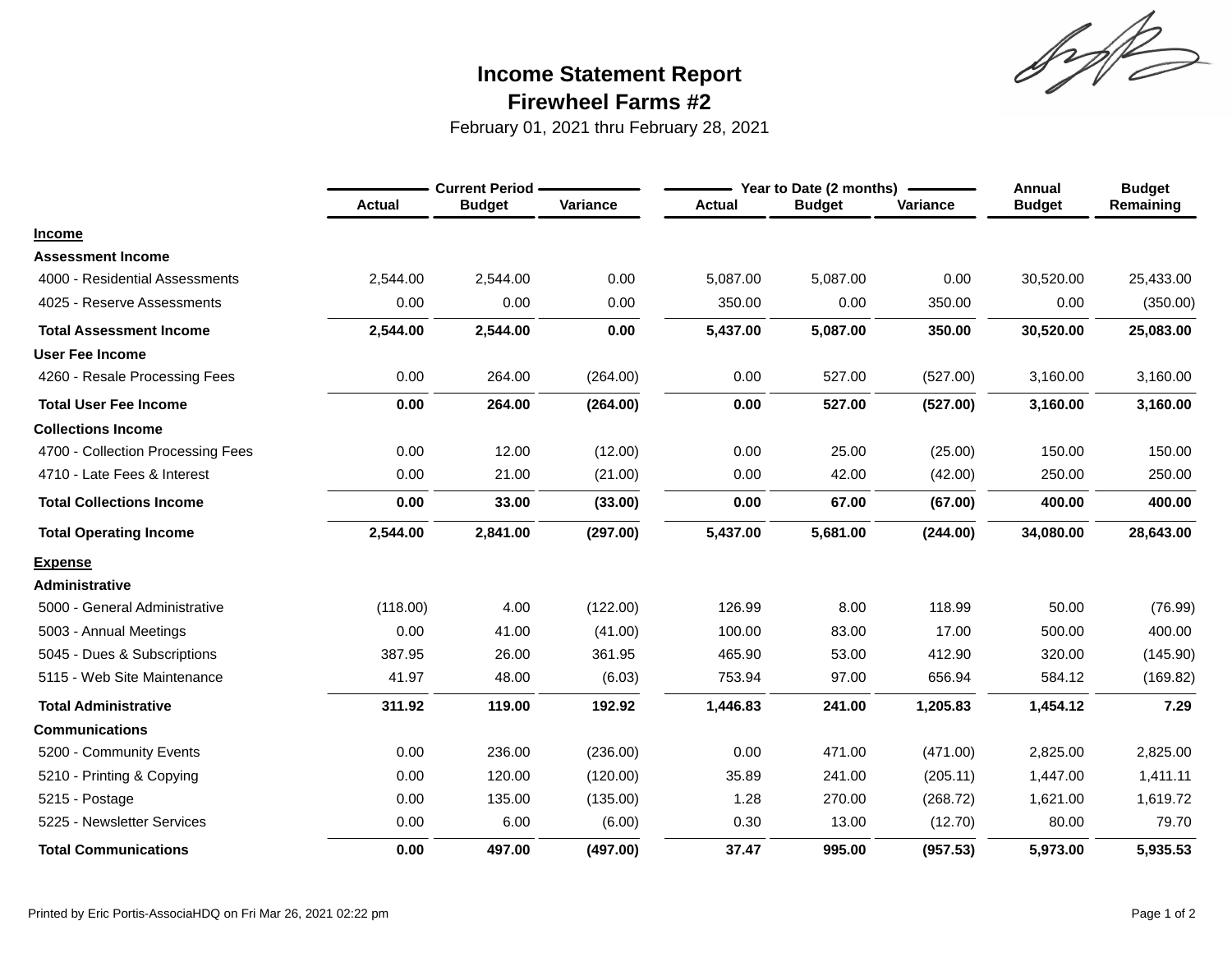## **Firewheel Farms #2 Income Statement Report**

February 01, 2021 thru February 28, 2021

|                                              |               | <b>Current Period</b> |            |               | Year to Date (2 months) | <b>Annual</b> | <b>Budget</b> |           |
|----------------------------------------------|---------------|-----------------------|------------|---------------|-------------------------|---------------|---------------|-----------|
|                                              | <b>Actual</b> | <b>Budget</b>         | Variance   | <b>Actual</b> | <b>Budget</b>           | Variance      | <b>Budget</b> | Remaining |
| <b>Expense</b>                               |               |                       |            |               |                         |               |               |           |
| <b>Insurance</b>                             |               |                       |            |               |                         |               |               |           |
| 5415 - D&O Insurance Premiums                | 172.33        | 171.00                | 1.33       | 344.66        | 343.00                  | 1.66          | 2,058.00      | 1,713.34  |
| <b>Total Insurance</b>                       | 172.33        | 171.00                | 1.33       | 344.66        | 343.00                  | 1.66          | 2,058.00      | 1,713.34  |
| <b>Utilities</b>                             |               |                       |            |               |                         |               |               |           |
| 6000 - Electric Service                      | 25.93         | 39.00                 | (13.07)    | 77.01         | 78.00                   | (0.99)        | 468.00        | 390.99    |
| <b>Total Utilities</b>                       | 25.93         | 39.00                 | (13.07)    | 77.01         | 78.00                   | (0.99)        | 468.00        | 390.99    |
| Landscaping                                  |               |                       |            |               |                         |               |               |           |
| 6100 - Grounds & Landscaping - Contract      | 699.11        | 720.00                | (20.89)    | 1,398.22      | 1,441.00                | (42.78)       | 8,648.09      | 7,249.87  |
| 6110 - Landscape Repair & Maintenance        | 0.00          | 425.00                | (425.00)   | 0.00          | 850.00                  | (850.00)      | 5,100.00      | 5,100.00  |
| <b>Total Landscaping</b>                     | 699.11        | 1,145.00              | (445.89)   | 1,398.22      | 2,291.00                | (892.78)      | 13,748.09     | 12,349.87 |
| <b>Professional Services</b>                 |               |                       |            |               |                         |               |               |           |
| 7005 - Consulting Services                   | 0.00          | 76.00                 | (76.00)    | 0.00          | 153.00                  | (153.00)      | 920.00        | 920.00    |
| 7020 - Legal Services                        | 0.00          | 229.00                | (229.00)   | 0.00          | 458.00                  | (458.00)      | 2,750.00      | 2,750.00  |
| 7040 - Management Fees                       | 512.94        | 510.00                | 2.94       | 1,025.88      | 1,020.00                | 5.88          | 6,118.20      | 5,092.32  |
| <b>Total Professional Services</b>           | 512.94        | 815.00                | (302.06)   | 1,025.88      | 1,631.00                | (605.12)      | 9,788.20      | 8,762.32  |
| <b>Total Operating Expense</b>               | 1,722.23      | 2,786.00              | (1,063.77) | 4,330.07      | 5,579.00                | (1,248.93)    | 33,489.41     | 29,159.34 |
| <b>Total Operating Income / (Loss)</b>       | 821.77        | 55.00                 | 766.77     | 1,106.93      | 102.00                  | 1,004.93      | 590.59        | (516.34)  |
| <b>Total Association Net Income / (Loss)</b> | 821.77        | 55.00                 | 766.77     | 1,106.93      | 102.00                  | 1,004.93      | 590.59        | (516.34)  |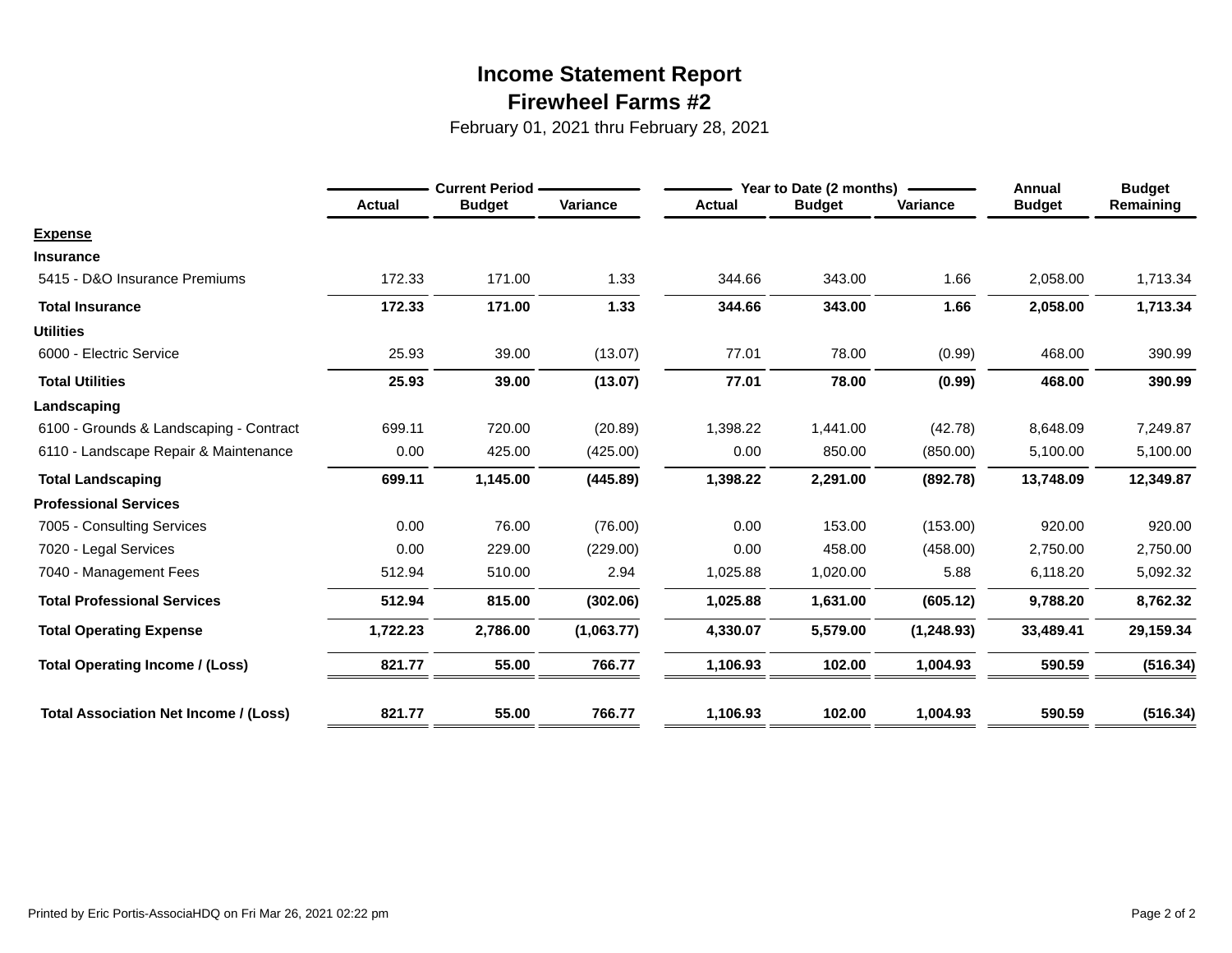## **Firewheel Farms #2 Income and Expense Trend Report**

As of February 28, 2021

| <b>Account Description</b>        | Jan          | Feb         | Mar           | Apr           | May           | Jun           | Jul           | Aug           | Sep           | Oct           | Nov           | Dec           | Full Year    | Total         |
|-----------------------------------|--------------|-------------|---------------|---------------|---------------|---------------|---------------|---------------|---------------|---------------|---------------|---------------|--------------|---------------|
|                                   | Actual       | Actual      | <b>Budget</b> | <b>Budget</b> | <b>Budget</b> | <b>Budget</b> | <b>Budget</b> | <b>Budget</b> | <b>Budget</b> | <b>Budget</b> | <b>Budget</b> | <b>Budget</b> | Actual       | <b>Budget</b> |
| <b>Assessment Income</b>          |              |             |               |               |               |               |               |               |               |               |               |               |              |               |
| 4000 - Residential Assessments    | 2,543        | 2,544       |               |               |               |               |               |               |               |               |               |               | 5,087        | 30,520        |
| 4025 - Reserve Assessments        | 350          | $\mathbf 0$ |               |               |               |               |               |               |               |               |               |               | 350          | $\mathbf 0$   |
| <b>Total Assessment Income</b>    | 2,893        | 2,544       | $\bf{0}$      | $\mathbf 0$   | $\mathbf 0$   | $\bf{0}$      | $\Omega$      | $\bf{0}$      | $\bf{0}$      | $\mathbf 0$   | $\bf{0}$      | $\bf{0}$      | 5,437        | 30,520        |
| <b>User Fee Income</b>            |              |             |               |               |               |               |               |               |               |               |               |               |              |               |
| 4260 - Resale Processing Fees     | 0            | 0           |               |               |               |               |               |               |               |               |               |               | $\bf{0}$     | 3,160         |
| <b>Total User Fee Income</b>      | $\mathbf 0$  | $\mathbf 0$ | $\mathbf 0$   | $\mathbf 0$   | $\mathbf 0$   | $\Omega$      | $\Omega$      | $\bf{0}$      | $\bf{0}$      | $\mathbf 0$   | $\bf{0}$      | $\mathbf{0}$  | $\mathbf{0}$ | 3,160         |
| <b>Collections Income</b>         |              |             |               |               |               |               |               |               |               |               |               |               |              |               |
| 4700 - Collection Processing Fees | $\pmb{0}$    | $\mathsf 0$ |               |               |               |               |               |               |               |               |               |               | $\bf{0}$     | 150           |
| 4710 - Late Fees & Interest       | 0            | 0           |               |               |               |               |               |               |               |               |               |               | $\mathbf 0$  | 250           |
| <b>Total Collections Income</b>   | $\mathbf 0$  | $\mathbf 0$ | $\mathbf 0$   | $\mathbf 0$   | $\mathbf 0$   | $\mathbf 0$   | $\mathbf 0$   | $\mathbf{0}$  | $\mathbf 0$   | $\mathbf{0}$  | $\mathbf 0$   | $\mathbf 0$   | $\mathbf 0$  | 400           |
| <b>Total Income</b>               | 2,893        | 2,544       | $\pmb{0}$     | $\mathbf 0$   | $\pmb{0}$     | $\bf{0}$      | 0             | $\mathbf 0$   | $\mathbf 0$   | $\mathbf 0$   | $\bf{0}$      | $\mathbf 0$   | 5,437        | 34,080        |
| Administrative                    |              |             |               |               |               |               |               |               |               |               |               |               |              |               |
| 5000 - General Administrative     | 245          | (118)       |               |               |               |               |               |               |               |               |               |               | 127          | 50            |
| 5003 - Annual Meetings            | 100          | $\mathbf 0$ |               |               |               |               |               |               |               |               |               |               | 100          | 500           |
| 5045 - Dues & Subscriptions       | 78           | 388         |               |               |               |               |               |               |               |               |               |               | 466          | 320           |
| 5115 - Web Site Maintenance       | 712          | 42          |               |               |               |               |               |               |               |               |               |               | 754          | 584           |
| <b>Total Administrative</b>       | 1,135        | 312         | $\mathbf 0$   | $\mathbf 0$   | $\bf{0}$      | $\mathbf{0}$  | $\mathbf{0}$  | $\bf{0}$      | $\bf{0}$      | $\mathbf 0$   | $\bf{0}$      | $\mathbf{0}$  | 1,447        | 1,454         |
| <b>Communications</b>             |              |             |               |               |               |               |               |               |               |               |               |               |              |               |
| 5200 - Community Events           | 0            | 0           |               |               |               |               |               |               |               |               |               |               | $\mathbf 0$  | 2,825         |
| 5210 - Printing & Copying         | 36           | 0           |               |               |               |               |               |               |               |               |               |               | 36           | 1,447         |
| 5215 - Postage                    | $\mathbf{1}$ | 0           |               |               |               |               |               |               |               |               |               |               | $\mathbf 1$  | 1,621         |
| 5225 - Newsletter Services        | 0            | $\mathbf 0$ |               |               |               |               |               |               |               |               |               |               | $\mathbf 0$  | 80            |
| <b>Total Communications</b>       | 37           | $\mathbf 0$ | $\mathbf 0$   | $\bf{0}$      | $\bf{0}$      | $\bf{0}$      | $\bf{0}$      | $\bf{0}$      | 0             | $\bf{0}$      | $\bf{0}$      | $\bf{0}$      | 37           | 5,973         |
| <b>Insurance</b>                  |              |             |               |               |               |               |               |               |               |               |               |               |              |               |
| 5415 - D&O Insurance Premiums     | 172          | 172         |               |               |               |               |               |               |               |               |               |               | 345          | 2,058         |
| <b>Total Insurance</b>            | 172          | 172         | $\bf{0}$      | $\bf{0}$      | $\bf{0}$      | $\bf{0}$      | $\mathbf 0$   | $\mathbf 0$   | $\mathbf{0}$  | $\bf{0}$      | $\mathbf 0$   | $\mathbf 0$   | 345          | 2,058         |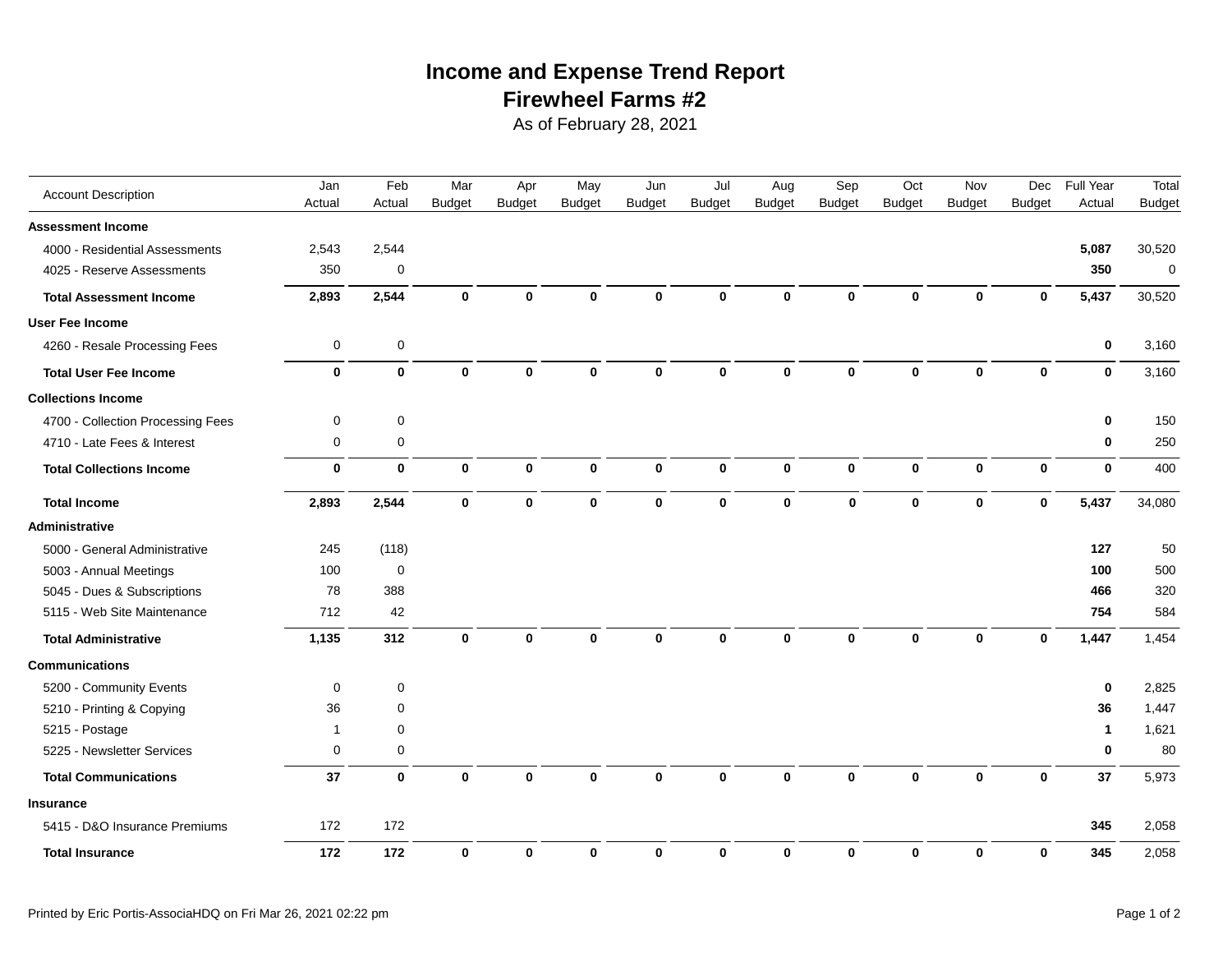## **Firewheel Farms #2 Income and Expense Trend Report**

As of February 28, 2021

| <b>Account Description</b>              | Jan         | Feb         | Mar           | Apr           | May           | Jun           | Jul           | Aug           | Sep           | Oct           | Nov           | Dec           | Full Year   | Total         |
|-----------------------------------------|-------------|-------------|---------------|---------------|---------------|---------------|---------------|---------------|---------------|---------------|---------------|---------------|-------------|---------------|
|                                         | Actual      | Actual      | <b>Budget</b> | <b>Budget</b> | <b>Budget</b> | <b>Budget</b> | <b>Budget</b> | <b>Budget</b> | <b>Budget</b> | <b>Budget</b> | <b>Budget</b> | <b>Budget</b> | Actual      | <b>Budget</b> |
| <b>Utilities</b>                        |             |             |               |               |               |               |               |               |               |               |               |               |             |               |
| 6000 - Electric Service                 | 51          | 26          |               |               |               |               |               |               |               |               |               |               | 77          | 468           |
| <b>Total Utilities</b>                  | 51          | 26          | 0             | $\bf{0}$      | $\bf{0}$      | $\mathbf{0}$  | 0             | O             | 0             | $\bf{0}$      | $\bf{0}$      | 0             | 77          | 468           |
| Landscaping                             |             |             |               |               |               |               |               |               |               |               |               |               |             |               |
| 6100 - Grounds & Landscaping - Contract | 699         | 699         |               |               |               |               |               |               |               |               |               |               | 1,398       | 8,648         |
| 6110 - Landscape Repair & Maintenance   | 0           | 0           |               |               |               |               |               |               |               |               |               |               | $\mathbf 0$ | 5,100         |
| <b>Total Landscaping</b>                | 699         | 699         | 0             | $\mathbf 0$   | 0             | 0             | 0             |               | 0             | 0             | 0             | 0             | 1,398       | 13,748        |
| <b>Professional Services</b>            |             |             |               |               |               |               |               |               |               |               |               |               |             |               |
| 7005 - Consulting Services              | $\mathbf 0$ | 0           |               |               |               |               |               |               |               |               |               |               | 0           | 920           |
| 7020 - Legal Services                   | $\Omega$    | $\mathbf 0$ |               |               |               |               |               |               |               |               |               |               | $\bf{0}$    | 2,750         |
| 7040 - Management Fees                  | 513         | 513         |               |               |               |               |               |               |               |               |               |               | 1,026       | 6,118         |
| <b>Total Professional Services</b>      | 513         | 513         | $\bf{0}$      | $\mathbf 0$   | $\bf{0}$      | $\mathbf 0$   | $\bf{0}$      | $\bf{0}$      | 0             | $\bf{0}$      | 0             | $\mathbf 0$   | 1,026       | 9,788         |
| <b>Total Expense</b>                    | 2,608       | 1,722       | $\bf{0}$      | $\mathbf 0$   | $\bf{0}$      | $\bf{0}$      | $\mathbf{0}$  | $\mathbf{0}$  | $\bf{0}$      | $\bf{0}$      | $\bf{0}$      | $\bf{0}$      | 4,330       | 33,489        |
| <b>Association Summary</b>              | 285         | 822         | $\mathbf 0$   | 0             | $\bf{0}$      | 0             | $\bf{0}$      | $\bf{0}$      | $\bf{0}$      | $\bf{0}$      | 0             | 0             | 1,107       | 591           |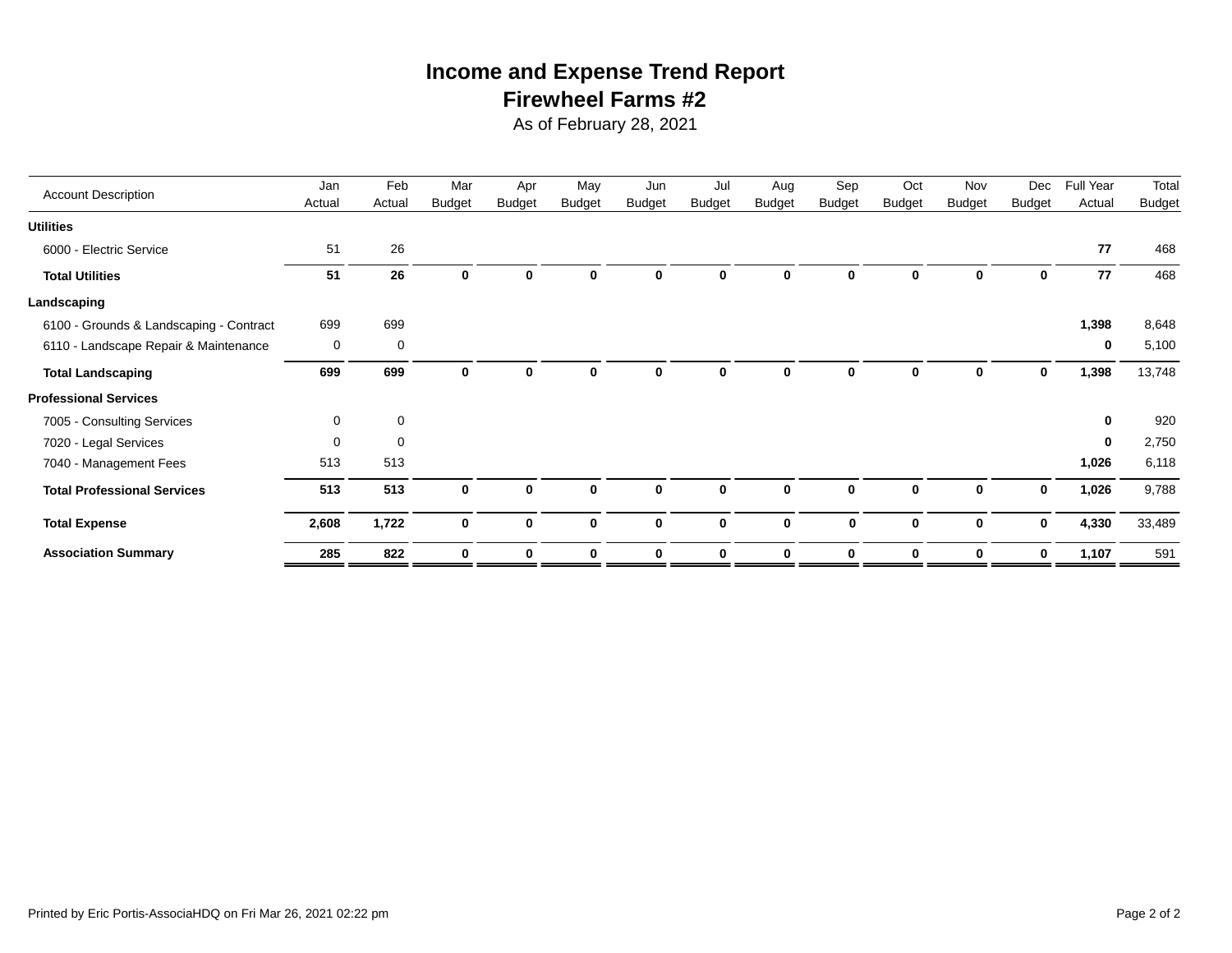### **Firewheel Farms #2**

From February 01, 2021 To February 28, 2021

| <b>Date</b>   | <b>Batch</b> | <b>Source</b>                               | Project | <b>Description</b>            | Reference                  | <b>Amount</b>           |           |
|---------------|--------------|---------------------------------------------|---------|-------------------------------|----------------------------|-------------------------|-----------|
| <b>Assets</b> |              |                                             |         |                               |                            |                         |           |
|               |              | 1000 - Pacific Premier Bank Operating #8236 |         |                               |                            | <b>Opening Balance:</b> | 24,829.19 |
| 02/01/2021    | 4698896      | C3 Credit Card Payment                      |         | <b>ATGPay Online Payment</b>  | <b>Credit Card Payment</b> | 109.00                  |           |
|               | 4699293      | C3 ACH Payment                              |         | <b>ATGPay Online Payment</b>  | <b>ACH Payment</b>         | 109.00                  |           |
|               | 4700041      | AP Check Run 02-01-2021                     |         | <b>PMG North Texas</b>        | Check No 02000025          | (512.94)                |           |
| 02/02/2021    | 4701066      | C3 Credit Card Payment                      |         | <b>ATGPay Online Payment</b>  | <b>Credit Card Payment</b> | 139.00                  |           |
| 02/03/2021    | 4703407      | C3 Lockbox Receipts                         |         | 2 Items on Lock Box File      | <b>Lock Box Receipts</b>   | 218.00                  |           |
| 02/04/2021    | 4704823      | AP Check Run 02-04-2021                     |         | CAI                           | Check No 01000026          | (310.00)                |           |
|               | 4705294      | C3 Lock Box Receipts                        |         | 001 Items on Lock Box File    | <b>Lock Box Receipts</b>   | 109.00                  |           |
| 02/06/2021    | 4706509      | C3 Credit Card Payment                      |         | <b>ATGPay Online Payment</b>  | <b>Credit Card Payment</b> | 109.00                  |           |
| 02/08/2021    | 4708069      | AP Check Run 02-08-2021                     |         | City of Garland               | Check No 03000012          | (12.31)                 |           |
|               | 4708070      | AP Check Run 02-08-2021                     |         | City of Garland               | Check No 03000013          | (13.72)                 |           |
|               | 4708071      | AP Check Run 02-08-2021                     |         | City of Garland               | Check No 03000014          | (13.18)                 |           |
|               | 4708382      | C3 Lockbox Receipts                         |         | 6 Items on Lock Box File      | <b>Lock Box Receipts</b>   | 669.00                  |           |
| 02/09/2021    | 4708625      | C3 Credit Card Payment                      |         | <b>ATGPay Online Payment</b>  | <b>Credit Card Payment</b> | 109.00                  |           |
|               | 4709977      | C3 Lockbox Receipts                         |         | 1 Items on Lock Box File      | <b>Lock Box Receipts</b>   | 109.00                  |           |
| 02/10/2021    | 4710995      | C3 Lockbox Receipts                         |         | 3 Items on Lock Box File      | <b>Lock Box Receipts</b>   | 327.00                  |           |
| 02/11/2021    | 4712131      | C3 Lockbox Receipts                         |         | 3 Items on Lock Box File      | <b>Lock Box Receipts</b>   | 327.00                  |           |
| 02/12/2021    | 4712248      | C3 Credit Card Payment                      |         | <b>ATGPay Online Payment</b>  | <b>Credit Card Payment</b> | 109.00                  |           |
|               | 4713011      | C3 Lockbox Receipts                         |         | 1 Items on Lock Box File      | <b>Lock Box Receipts</b>   | 109.00                  |           |
| 02/13/2021    | 4713041      | C3 Credit Card Payment                      |         | <b>ATGPay Online Payment</b>  | <b>Credit Card Payment</b> | 109.00                  |           |
| 02/14/2021    | 4713165      | C3 ACH Payment                              |         | <b>ATGPay Online Payment</b>  | <b>ACH Payment</b>         | 109.00                  |           |
| 02/15/2021    | 4713318      | C3 Credit Card Payment                      |         | <b>ATGPay Online Payment</b>  | Credit Card Payment        | 99.00                   |           |
| 02/16/2021    | 4714418      | C3 Lockbox Receipts                         |         | 1 Items on Lock Box File      | <b>Lock Box Receipts</b>   | 109.00                  |           |
| 02/18/2021    | 4716062      | AP Check Run 02-18-2021                     |         | American Insurance Placements | Check No 01000027          | (2,068.00)              |           |
| 02/19/2021    | 4716670      | C3 Credit Card Payment                      |         | <b>ATGPay Online Payment</b>  | <b>Credit Card Payment</b> | 99.00                   |           |
| 02/20/2021    | 4717695      | C3 Credit Card Payment                      |         | <b>ATGPay Online Payment</b>  | <b>Credit Card Payment</b> | 95.00                   |           |
| 02/22/2021    | 4718755      | AP City of Garland                          |         | *VOID* City of Garland        | Void Check: 3000010        | 13.28                   |           |
|               | 4718935      | C3 Lockbox Receipts                         |         | 2 Items on Lock Box File      | <b>Lock Box Receipts</b>   | 218.00                  |           |
| 02/23/2021    | 4718970      | C3 ACH Payment                              |         | <b>ATGPay Online Payment</b>  | <b>ACH Payment</b>         | 109.00                  |           |
|               | 4720571      | C3 Credit Card Payment                      |         | <b>ATGPay Online Payment</b>  | <b>Credit Card Payment</b> | 89.00                   |           |
| 02/25/2021    | 4722429      | AP Check Run 02-25-2021                     |         | Firewheel Farms #2            | Check No 01000028          | (119.92)                |           |
|               | 4722700      | C3 Lockbox Receipts                         |         | 3 Items on Lock Box File      | <b>Lock Box Receipts</b>   | 327.00                  |           |
| 02/26/2021    | 4729273      | C3 Lockbox Receipts                         |         | 3 Items on Lock Box File      | <b>Lock Box Receipts</b>   | 327.00                  |           |
| 02/28/2021    | 4729561      | C3 Credit Card Payment                      |         | <b>ATGPay Online Payment</b>  | Credit Card Payment        | 109.00                  |           |
|               |              |                                             |         |                               | Total February, 2021:      | 1,314.21                |           |

**Ending Balance 1000 - Pacific Premier Bank Operating #8236: 26,143.40**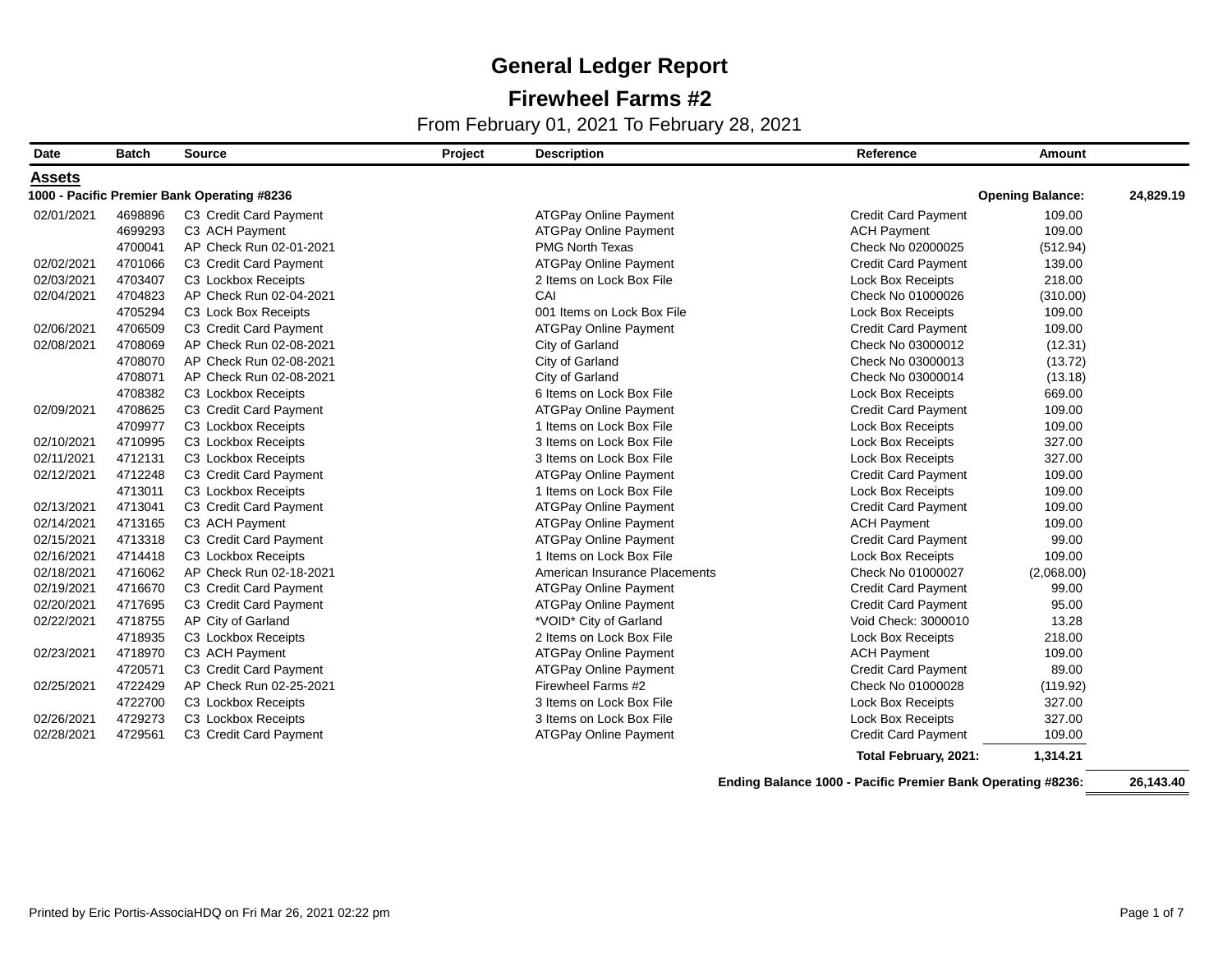### **Firewheel Farms #2**

| Date                             | <b>Batch</b> | <b>Source</b>                             | Project | <b>Description</b>                    | Reference                                                 | Amount                  |           |
|----------------------------------|--------------|-------------------------------------------|---------|---------------------------------------|-----------------------------------------------------------|-------------------------|-----------|
| <b>Assets</b>                    |              |                                           |         |                                       |                                                           |                         |           |
| 1010 - Operating Cash Account 11 |              |                                           |         |                                       |                                                           | <b>Opening Balance:</b> | 34.288.45 |
| 02/28/2021                       | 4746824      | JE Bank Drafts                            |         | Deposit 11221448363                   | 2/22/2021 12:00:00 A                                      | 118.00                  |           |
|                                  |              |                                           |         |                                       | Total February, 2021:                                     | 118.00                  |           |
|                                  |              |                                           |         |                                       | Ending Balance 1010 - Operating Cash Account 11:          |                         | 34,406.45 |
|                                  |              | 1500 - Residential Assessments Receivable |         |                                       |                                                           | <b>Opening Balance:</b> | 11,460.00 |
| 02/01/2021                       | 4698896      | C3 Credit Card Payment                    |         | <b>ATGPay Online Payment</b>          | <b>Credit Card Payment</b>                                | (109.00)                |           |
|                                  | 4699293      | C3 ACH Payment                            |         | <b>ATGPay Online Payment</b>          | <b>ACH Payment</b>                                        | (109.00)                |           |
|                                  | 4703856      | RV System AR to Prepaid Reclassification  |         | Reverse January AR Reclass to Prepaid | <b>Reclass</b>                                            | (764.76)                |           |
| 02/02/2021                       | 4701066      | C3 Credit Card Payment                    |         | <b>ATGPay Online Payment</b>          | <b>Credit Card Payment</b>                                | (139.00)                |           |
| 02/03/2021                       | 4703407      | C3 Lockbox Receipts                       |         | 2 Items on Lock Box File              | <b>Lock Box Receipts</b>                                  | (218.00)                |           |
| 02/04/2021                       | 4705294      | C3 Lock Box Receipts                      |         | 001 Items on Lock Box File            | <b>Lock Box Receipts</b>                                  | (109.00)                |           |
| 02/06/2021                       | 4706509      | C3 Credit Card Payment                    |         | <b>ATGPay Online Payment</b>          | <b>Credit Card Payment</b>                                | (109.00)                |           |
| 02/08/2021                       | 4708382      | C3 Lockbox Receipts                       |         | 6 Items on Lock Box File              | <b>Lock Box Receipts</b>                                  | (669.00)                |           |
| 02/09/2021                       | 4708625      | C3 Credit Card Payment                    |         | <b>ATGPay Online Payment</b>          | <b>Credit Card Payment</b>                                | (109.00)                |           |
|                                  | 4709977      | C3 Lockbox Receipts                       |         | 1 Items on Lock Box File              | <b>Lock Box Receipts</b>                                  | (109.00)                |           |
| 02/10/2021                       | 4710995      | C3 Lockbox Receipts                       |         | 3 Items on Lock Box File              | <b>Lock Box Receipts</b>                                  | (327.00)                |           |
| 02/11/2021                       | 4712131      | C3 Lockbox Receipts                       |         | 3 Items on Lock Box File              | <b>Lock Box Receipts</b>                                  | (327.00)                |           |
| 02/12/2021                       | 4712248      | C3 Credit Card Payment                    |         | <b>ATGPay Online Payment</b>          | <b>Credit Card Payment</b>                                | (109.00)                |           |
|                                  | 4713011      | C3 Lockbox Receipts                       |         | 1 Items on Lock Box File              | <b>Lock Box Receipts</b>                                  | (109.00)                |           |
| 02/13/2021                       | 4713041      | C3 Credit Card Payment                    |         | <b>ATGPay Online Payment</b>          | <b>Credit Card Payment</b>                                | (109.00)                |           |
| 02/14/2021                       | 4713165      | C3 ACH Payment                            |         | <b>ATGPay Online Payment</b>          | <b>ACH Payment</b>                                        | (109.00)                |           |
| 02/15/2021                       | 4713318      | C3 Credit Card Payment                    |         | <b>ATGPay Online Payment</b>          | <b>Credit Card Payment</b>                                | (99.00)                 |           |
| 02/16/2021                       | 4714418      | C3 Lockbox Receipts                       |         | 1 Items on Lock Box File              | <b>Lock Box Receipts</b>                                  | (109.00)                |           |
| 02/19/2021                       | 4716670      | C3 Credit Card Payment                    |         | <b>ATGPay Online Payment</b>          | <b>Credit Card Payment</b>                                | (99.00)                 |           |
| 02/20/2021                       | 4717695      | C3 Credit Card Payment                    |         | <b>ATGPay Online Payment</b>          | <b>Credit Card Payment</b>                                | (95.00)                 |           |
| 02/22/2021                       | 4718935      | C3 Lockbox Receipts                       |         | 2 Items on Lock Box File              | <b>Lock Box Receipts</b>                                  | (218.00)                |           |
| 02/23/2021                       | 4718970      | C3 ACH Payment                            |         | <b>ATGPay Online Payment</b>          | <b>ACH Payment</b>                                        | (109.00)                |           |
|                                  | 4720571      | C3 Credit Card Payment                    |         | <b>ATGPay Online Payment</b>          | <b>Credit Card Payment</b>                                | (89.00)                 |           |
| 02/25/2021                       | 4722700      | C3 Lockbox Receipts                       |         | 3 Items on Lock Box File              | <b>Lock Box Receipts</b>                                  | (327.00)                |           |
| 02/26/2021                       | 4729273      | C3 Lockbox Receipts                       |         | 3 Items on Lock Box File              | <b>Lock Box Receipts</b>                                  | (327.00)                |           |
| 02/28/2021                       | 4729561      | C3 Credit Card Payment                    |         | <b>ATGPay Online Payment</b>          | <b>Credit Card Payment</b>                                | (109.00)                |           |
|                                  | 4734964      | RV System AR to Prepaid Reclassification  |         | February AR Reclass to Prepaid        | <b>Reclass</b>                                            | 784.76                  |           |
|                                  |              |                                           |         |                                       | Total February, 2021:                                     | (4,331.00)              |           |
|                                  |              |                                           |         |                                       | Ending Balance 1500 - Residential Assessments Receivable: |                         | 7,129.00  |
| 1600 - Prepaid Insurance         |              |                                           |         |                                       |                                                           | <b>Opening Balance:</b> | 0.00      |
| 02/28/2021                       | 4717802      | JE Reclass from 2060 to 1600              |         | setup policy using 1600/2060          | 02/06/21-02/06/22                                         | 2,068.00                |           |
|                                  |              |                                           |         |                                       |                                                           |                         |           |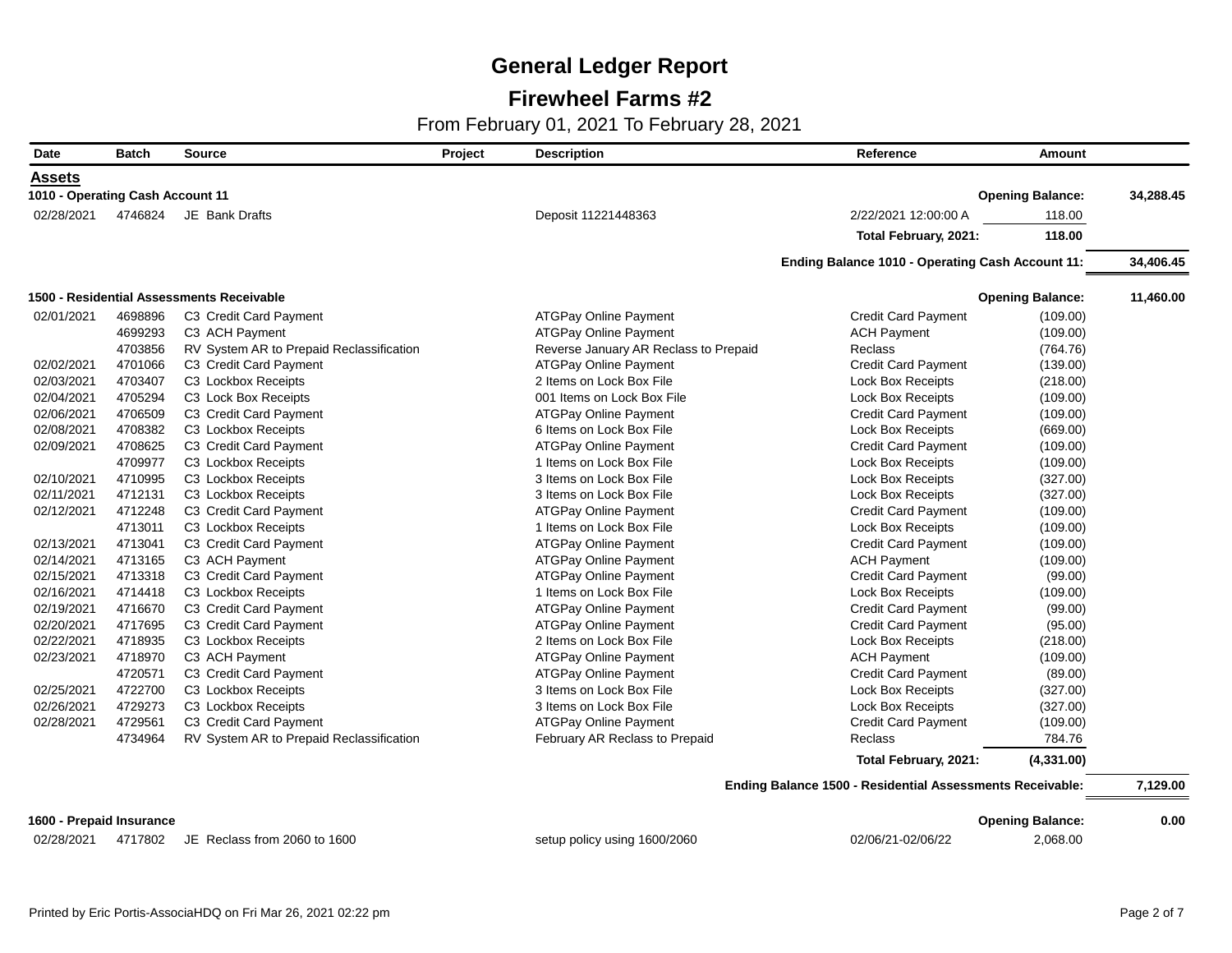### **Firewheel Farms #2**

| <b>Date</b>              | <b>Batch</b> | <b>Source</b>                              | Project | <b>Description</b>                 | Reference                                                  | <b>Amount</b>                      |              |
|--------------------------|--------------|--------------------------------------------|---------|------------------------------------|------------------------------------------------------------|------------------------------------|--------------|
| <b>Assets</b>            |              |                                            |         |                                    |                                                            |                                    |              |
| 1600 - Prepaid Insurance |              |                                            |         |                                    |                                                            | <b>Balance From Previous Page:</b> | 2,068.00     |
| 02/28/2021               | 4717803      | JE Monthly insurance amortization          |         | D&O Coverage                       | 02/06/21-02/06/22                                          | (172.33)                           |              |
|                          |              |                                            |         |                                    | Total February, 2021:                                      | 1,895.67                           |              |
|                          |              |                                            |         |                                    | Ending Balance 1600 - Prepaid Insurance:                   |                                    | 1,895.67     |
|                          |              | 1760 - Transition In - Homeowners Balances |         |                                    |                                                            | <b>Opening Balance:</b>            | 83.00        |
|                          |              |                                            |         | No Activity this period            |                                                            | 0.00                               |              |
|                          |              |                                            |         |                                    |                                                            | 0.00                               |              |
|                          |              |                                            |         |                                    | Ending Balance 1760 - Transition In - Homeowners Balances: |                                    | 83.00        |
| 1799 - Clearing Account  |              |                                            |         |                                    |                                                            | <b>Opening Balance:</b>            | (14, 237.32) |
|                          |              |                                            |         | No Activity this period            |                                                            | 0.00                               |              |
|                          |              |                                            |         |                                    |                                                            | 0.00                               |              |
|                          |              |                                            |         |                                    | <b>Ending Balance 1799 - Clearing Account:</b>             |                                    | (14, 237.32) |
| <b>Liabilities</b>       |              |                                            |         |                                    |                                                            |                                    |              |
| 2000 - Accounts Payable  |              |                                            |         |                                    |                                                            | <b>Opening Balance:</b>            | 0.00         |
| 02/01/2021               | 4700040      | AP PMG North Texas                         |         | Management Fee - For February 2021 |                                                            | (512.94)                           |              |
|                          | 4700041      | AP PMG North Texas                         |         | Management Fee - For February 2021 |                                                            | 512.94                             |              |
|                          | 4704822      | AP CAI                                     |         | Dues                               |                                                            | (310.00)                           |              |
| 02/04/2021               | 4704823      | AP CAI                                     |         | Dues                               |                                                            | 310.00                             |              |
|                          | 4708066      | AP City of Garland                         |         | W 499 Muirfield Rd                 |                                                            | (12.31)                            |              |
| 02/07/2021               | 4708067      | AP City of Garland                         |         | W 499 Muirfield Rd                 | 12200-13445                                                | (13.72)                            |              |
|                          | 4708068      | AP City of Garland                         |         | W 499 Muirfield Rd                 | 12200-13445                                                | (13.18)                            |              |
| 02/08/2021               | 4708069      | AP City of Garland                         |         | W 499 Muirfield Rd                 |                                                            | 12.31                              |              |
|                          | 4708070      | AP City of Garland                         |         | W 499 Muirfield Rd                 | 12200-13445                                                | 13.72                              |              |
|                          | 4708071      | AP City of Garland                         |         | W 499 Muirfield Rd                 | 12200-13445                                                | 13.18                              |              |
|                          | 4716061      | AP American Insurance Placements           |         | CAP020N0740                        |                                                            | (2,068.00)                         |              |
| 02/18/2021               | 4716062      | AP American Insurance Placements           |         | CAP020N0740                        |                                                            | 2,068.00                           |              |
| 02/22/2021               | 4722427      | AP Firewheel Farms #2                      |         | Reimbursement to HOA               |                                                            | (41.97)                            |              |
|                          | 4722428      | AP Firewheel Farms #2                      |         | Reimbursement to HOA               |                                                            | (77.95)                            |              |
| 02/25/2021               | 4722429      | AP Firewheel Farms #2                      |         | Reimbursement to HOA               |                                                            | 41.97                              |              |
|                          |              |                                            |         | Reimbursement to HOA               |                                                            | 77.95                              |              |
|                          |              |                                            |         |                                    | Total February, 2021:                                      | 0.00                               |              |
|                          |              |                                            |         |                                    | <b>Ending Balance 2000 - Accounts Payable:</b>             |                                    | 0.00         |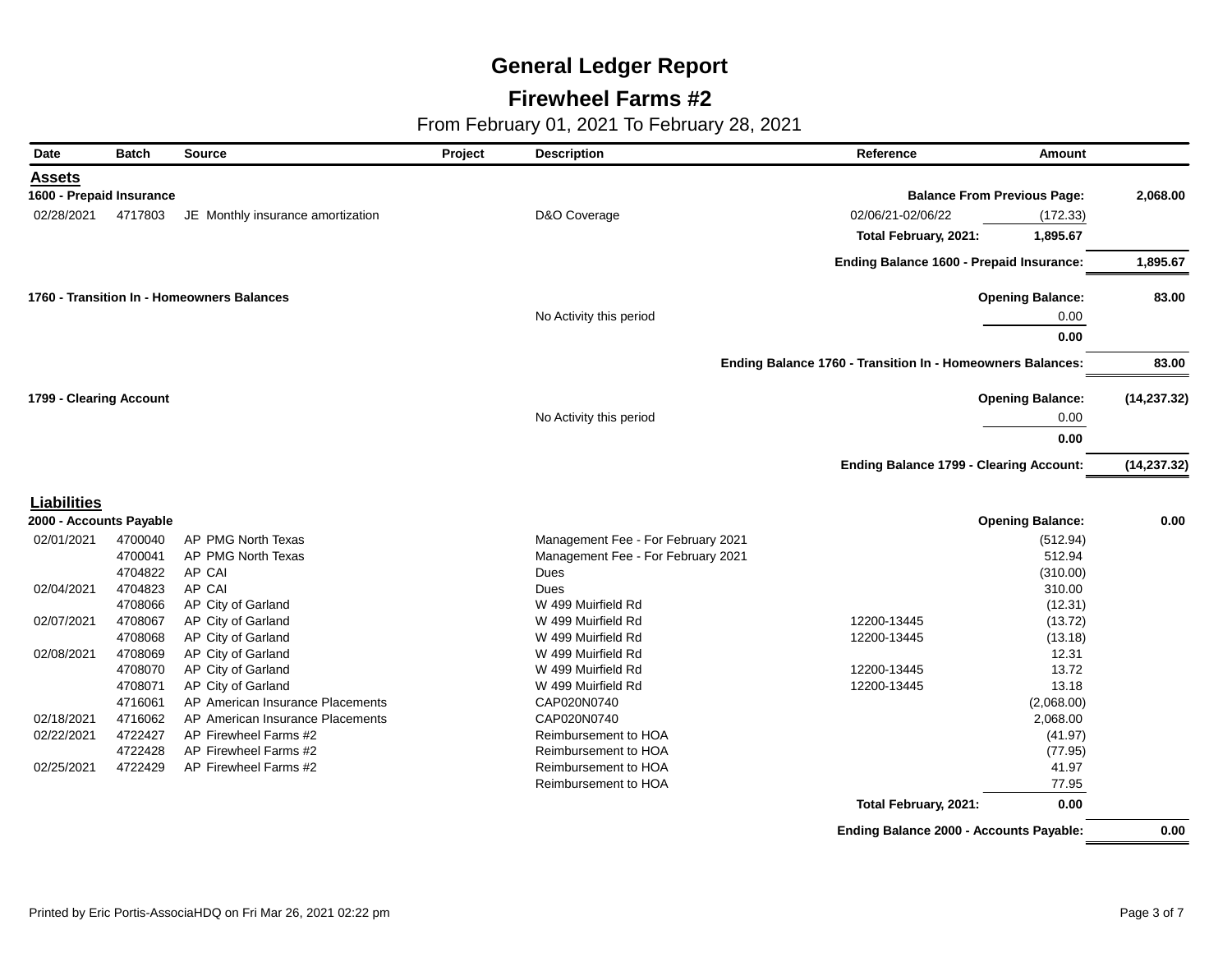### **Firewheel Farms #2**

| Date                           | <b>Batch</b> | <b>Source</b>                            | Project | <b>Description</b>                    | Reference                                      | Amount                  |              |
|--------------------------------|--------------|------------------------------------------|---------|---------------------------------------|------------------------------------------------|-------------------------|--------------|
| <b>Liabilities</b>             |              |                                          |         |                                       |                                                |                         |              |
| 2010 - Delinquency Fee Payable |              |                                          |         |                                       |                                                | <b>Opening Balance:</b> | (20.00)      |
|                                |              |                                          |         | No Activity this period               |                                                | 0.00                    |              |
|                                |              |                                          |         |                                       |                                                | 0.00                    |              |
|                                |              |                                          |         |                                       | Ending Balance 2010 - Delinquency Fee Payable: |                         | (20.00)      |
| 2060 - Insurance Payable       |              |                                          |         |                                       |                                                | <b>Opening Balance:</b> | 0.00         |
| 02/08/2021                     | 4716061      | AP American Insurance Placements         |         | CAP020N0740                           |                                                | 2,068.00                |              |
| 02/28/2021                     | 4717802      | JE Reclass from 2060 to 1600             |         | setup policy using 1600/2060          | 02/06/21-02/06/22                              | (2,068.00)              |              |
|                                |              |                                          |         |                                       | Total February, 2021:                          | 0.00                    |              |
|                                |              |                                          |         |                                       | Ending Balance 2060 - Insurance Payable:       |                         | 0.00         |
| 2395 - Other Accrued Expenses  |              |                                          |         |                                       |                                                | <b>Opening Balance:</b> | 0.00         |
| 02/28/2021                     | 4746335      | RV Automated Accruals Posted 3/5/2021    |         | Accrue Botanica Integrated Landscape  | NOI0221699                                     | (699.11)                |              |
|                                |              |                                          |         |                                       | Total February, 2021:                          | (699.11)                |              |
|                                |              |                                          |         |                                       | Ending Balance 2395 - Other Accrued Expenses:  |                         | (699.11)     |
| 2550 - Prepaid Assessments     |              |                                          |         |                                       |                                                | <b>Opening Balance:</b> | (764.76)     |
| 02/01/2021                     | 4703856      | RV System AR to Prepaid Reclassification |         | Reverse January AR Reclass to Prepaid | Reclass                                        | 764.76                  |              |
| 02/28/2021                     | 4734964      | RV System AR to Prepaid Reclassification |         | February AR Reclass to Prepaid        | Reclass                                        | (784.76)                |              |
|                                |              |                                          |         |                                       | Total February, 2021:                          | (20.00)                 |              |
|                                |              |                                          |         |                                       | Ending Balance 2550 - Prepaid Assessments:     |                         | (784.76)     |
| 2595 - Deferred Revenue        |              |                                          |         |                                       |                                                | <b>Opening Balance:</b> | (27, 977.00) |
| 02/28/2021                     | 4750172      | JE Assessments Adj                       |         | Rcls Billing batch to deferred income | 2/28/21                                        | 2,544.00                |              |
|                                |              |                                          |         |                                       | Total February, 2021:                          | 2,544.00                |              |
|                                |              |                                          |         |                                       | Ending Balance 2595 - Deferred Revenue:        |                         | (25, 433.00) |
| <b>Owners' Equity</b>          |              |                                          |         |                                       |                                                |                         |              |
| 3000 - Owners Equity           |              |                                          |         |                                       |                                                | <b>Opening Balance:</b> | (27, 376.40) |
|                                |              |                                          |         | No Activity this period               |                                                | 0.00                    |              |
|                                |              |                                          |         |                                       |                                                | 0.00                    |              |
|                                |              |                                          |         |                                       | <b>Ending Balance 3000 - Owners Equity:</b>    |                         | (27, 376.40) |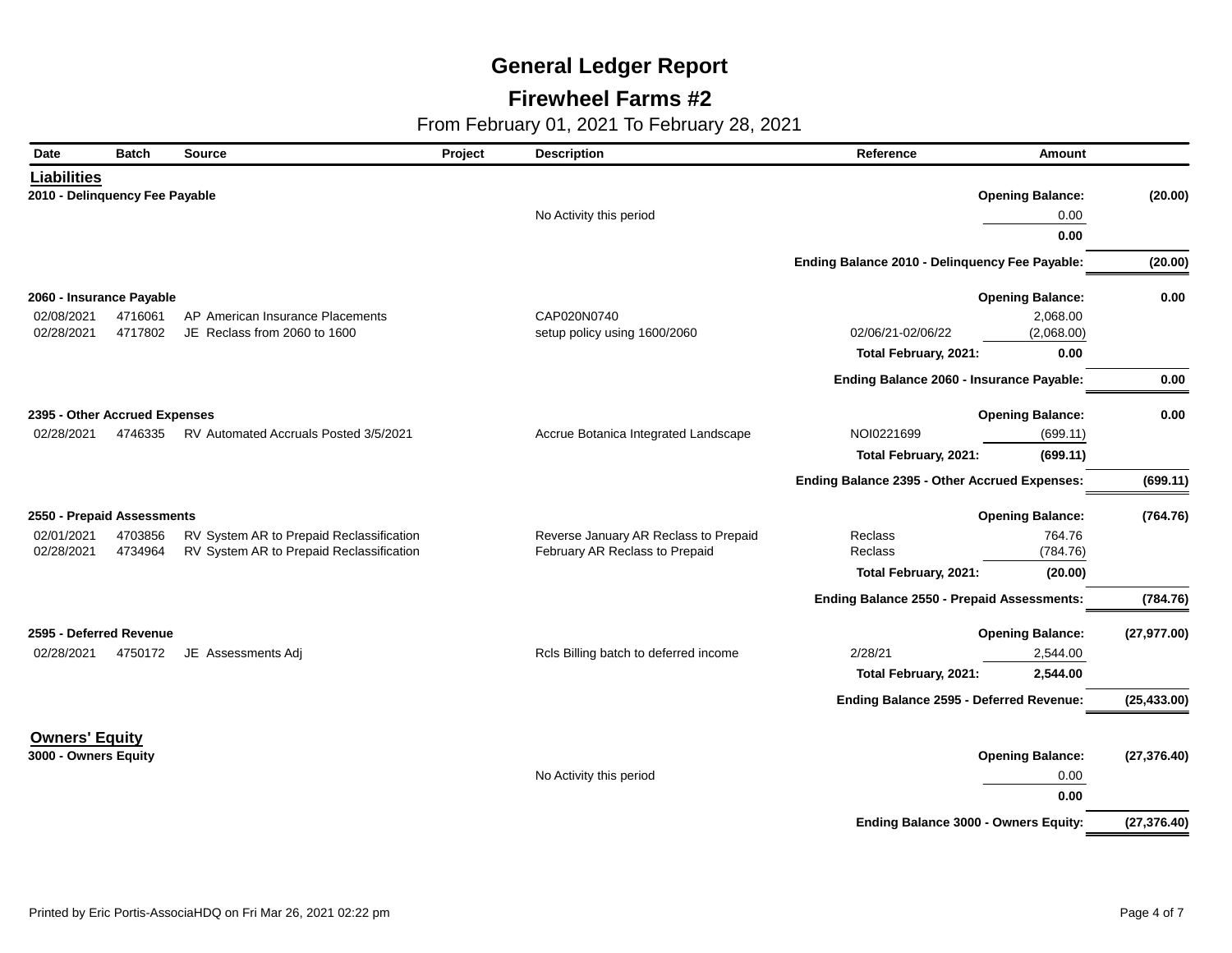### **Firewheel Farms #2**

| Date                           | <b>Batch</b> | <b>Source</b>              | Project | <b>Description</b>                    | Reference<br><b>Amount</b>                     |            |
|--------------------------------|--------------|----------------------------|---------|---------------------------------------|------------------------------------------------|------------|
| <b>Income</b>                  |              |                            |         |                                       |                                                |            |
| 4000 - Residential Assessments |              |                            |         |                                       | <b>Opening Balance:</b>                        | (2,543.00) |
| 02/28/2021                     |              | 4750172 JE Assessments Adj |         | Rcls Billing batch to deferred income | 2/28/21<br>(2,544.00)                          |            |
|                                |              |                            |         |                                       | Total February, 2021:<br>(2,544.00)            |            |
|                                |              |                            |         |                                       | Ending Balance 4000 - Residential Assessments: | (5,087.00) |
| 4025 - Reserve Assessments     |              |                            |         |                                       | <b>Opening Balance:</b>                        | (350.00)   |
|                                |              |                            |         | No Activity this period               | 0.00                                           |            |
|                                |              |                            |         |                                       | 0.00                                           |            |
|                                |              |                            |         |                                       | Ending Balance 4025 - Reserve Assessments:     | (350.00)   |
| <b>Expenses</b>                |              |                            |         |                                       |                                                |            |
| 5000 - General Administrative  |              |                            |         |                                       | <b>Opening Balance:</b>                        | 244.99     |
| 02/28/2021                     | 4746824      | JE Bank Drafts             |         | Deposit 11221448363                   | 2/22/2021 12:00:00 A<br>(118.00)               |            |
|                                |              |                            |         |                                       | Total February, 2021:<br>(118.00)              |            |
|                                |              |                            |         |                                       | Ending Balance 5000 - General Administrative:  | 126.99     |
| 5003 - Annual Meetings         |              |                            |         |                                       | <b>Opening Balance:</b>                        | 100.00     |
|                                |              |                            |         | No Activity this period               | 0.00                                           |            |
|                                |              |                            |         |                                       | 0.00                                           |            |
|                                |              |                            |         |                                       | <b>Ending Balance 5003 - Annual Meetings:</b>  | 100.00     |
| 5045 - Dues & Subscriptions    |              |                            |         |                                       | <b>Opening Balance:</b>                        | 77.95      |
| 02/01/2021                     | 4704822      | AP CAI                     |         | Dues                                  | 310.00                                         |            |
| 02/22/2021                     | 4722428      | AP Firewheel Farms #2      |         | Reimbursement to HOA                  | 77.95                                          |            |
|                                |              |                            |         |                                       | Total February, 2021:<br>387.95                |            |
|                                |              |                            |         |                                       | Ending Balance 5045 - Dues & Subscriptions:    | 465.90     |
| 5115 - Web Site Maintenance    |              |                            |         |                                       | <b>Opening Balance:</b>                        | 711.97     |
| 02/22/2021                     | 4722427      | AP Firewheel Farms #2      |         | Reimbursement to HOA                  | 41.97                                          |            |
|                                |              |                            |         |                                       | 41.97<br>Total February, 2021:                 |            |
|                                |              |                            |         |                                       | Ending Balance 5115 - Web Site Maintenance:    | 753.94     |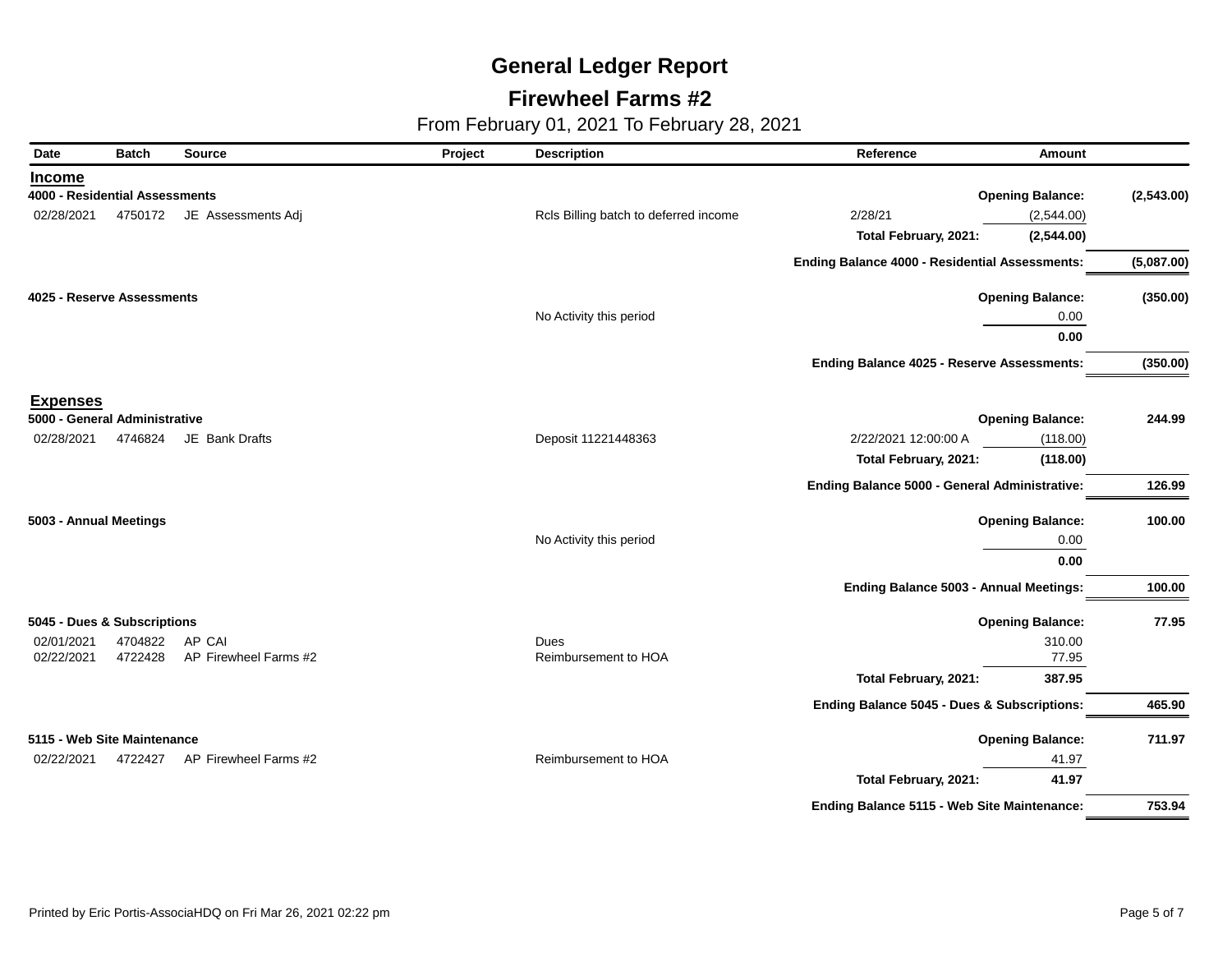### **Firewheel Farms #2**

| Date                          | <b>Batch</b> | Source                                  | Project | <b>Description</b>                   | Reference                                               | <b>Amount</b>           |          |
|-------------------------------|--------------|-----------------------------------------|---------|--------------------------------------|---------------------------------------------------------|-------------------------|----------|
| <b>Expenses</b>               |              |                                         |         |                                      |                                                         |                         |          |
| 5210 - Printing & Copying     |              |                                         |         |                                      |                                                         | <b>Opening Balance:</b> | 35.89    |
|                               |              |                                         |         | No Activity this period              |                                                         | 0.00                    |          |
|                               |              |                                         |         |                                      |                                                         | 0.00                    |          |
|                               |              |                                         |         |                                      | Ending Balance 5210 - Printing & Copying:               |                         | 35.89    |
| 5215 - Postage                |              |                                         |         |                                      |                                                         | <b>Opening Balance:</b> | 1.28     |
|                               |              |                                         |         | No Activity this period              |                                                         | 0.00                    |          |
|                               |              |                                         |         |                                      |                                                         | 0.00                    |          |
|                               |              |                                         |         |                                      | Ending Balance 5215 - Postage:                          |                         | 1.28     |
| 5225 - Newsletter Services    |              |                                         |         |                                      |                                                         | <b>Opening Balance:</b> | 0.30     |
|                               |              |                                         |         | No Activity this period              |                                                         | 0.00                    |          |
|                               |              |                                         |         |                                      |                                                         | 0.00                    |          |
|                               |              |                                         |         |                                      | Ending Balance 5225 - Newsletter Services:              |                         | 0.30     |
| 5415 - D&O Insurance Premiums |              |                                         |         |                                      |                                                         | <b>Opening Balance:</b> | 172.33   |
| 02/28/2021                    | 4717803      | JE Monthly insurance amortization       |         | D&O Coverage                         | 02/06/21-02/06/22                                       | 172.33                  |          |
|                               |              |                                         |         |                                      | Total February, 2021:                                   | 172.33                  |          |
|                               |              |                                         |         |                                      | Ending Balance 5415 - D&O Insurance Premiums:           |                         | 344.66   |
| 6000 - Electric Service       |              |                                         |         |                                      |                                                         | <b>Opening Balance:</b> | 51.08    |
| 02/04/2021                    | 4708066      | AP City of Garland                      |         | W 499 Muirfield Rd                   |                                                         | 12.31                   |          |
| 02/07/2021                    | 4708067      | AP City of Garland                      |         | W 499 Muirfield Rd                   | 12200-13445                                             | 13.72                   |          |
|                               | 4708068      | AP City of Garland                      |         | W 499 Muirfield Rd                   | 12200-13445                                             | 13.18                   |          |
| 02/22/2021                    | 4718755      | AP City of Garland                      |         | *VOID* City of Garland               | Void Check: 3000010                                     | (13.28)                 |          |
|                               |              |                                         |         |                                      | Total February, 2021:                                   | 25.93                   |          |
|                               |              |                                         |         |                                      | Ending Balance 6000 - Electric Service:                 |                         | 77.01    |
|                               |              | 6100 - Grounds & Landscaping - Contract |         |                                      |                                                         | <b>Opening Balance:</b> | 699.11   |
| 02/28/2021                    | 4746335      | RV Automated Accruals Posted 3/5/2021   |         | Accrue Botanica Integrated Landscape | NOI0221699                                              | 699.11                  |          |
|                               |              |                                         |         |                                      | Total February, 2021:                                   | 699.11                  |          |
|                               |              |                                         |         |                                      | Ending Balance 6100 - Grounds & Landscaping - Contract: |                         | 1,398.22 |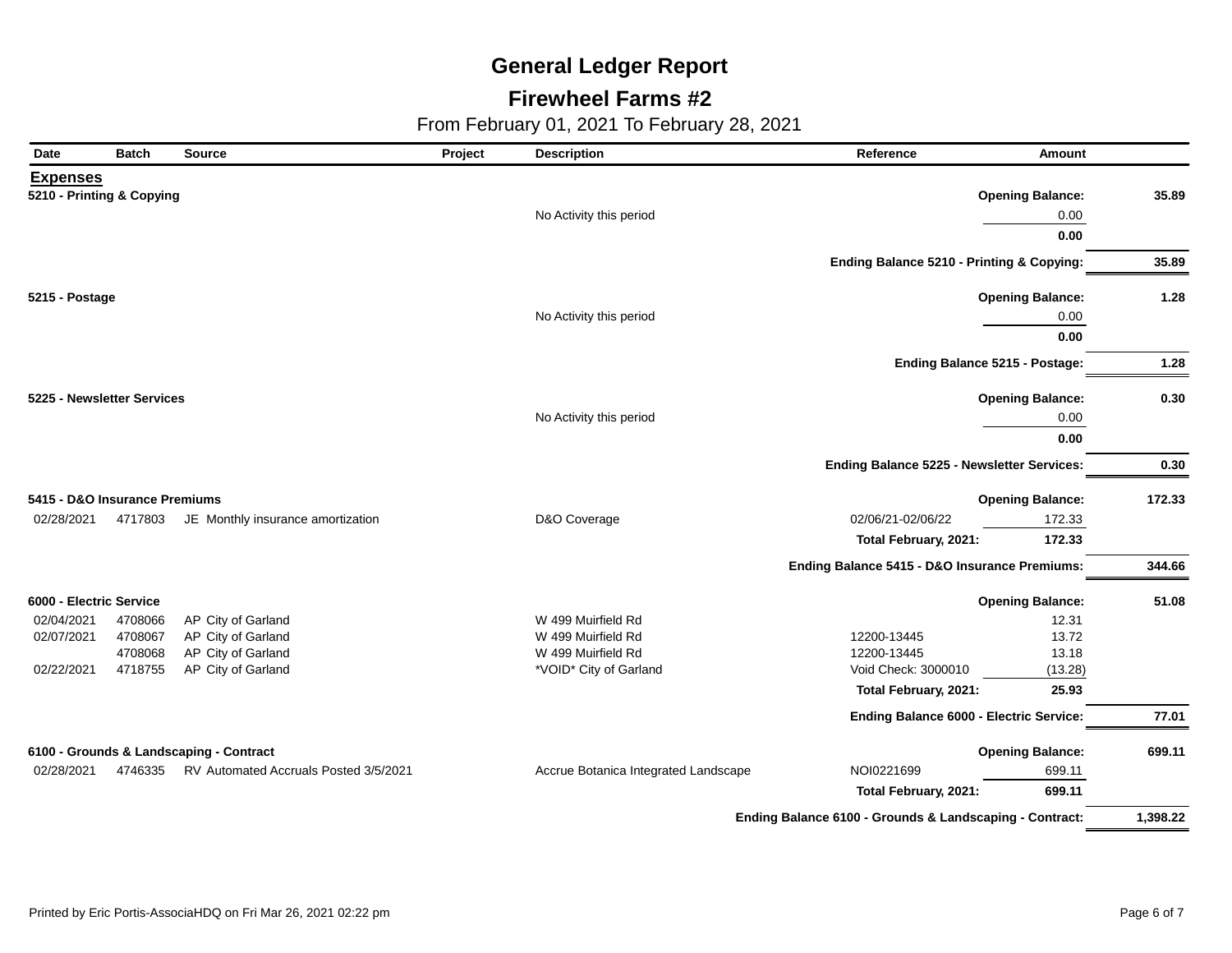### **Firewheel Farms #2**

| Date                   | <b>Batch</b> | <b>Source</b>      | Project | <b>Description</b>                 | Reference                                     | Amount                         |          |
|------------------------|--------------|--------------------|---------|------------------------------------|-----------------------------------------------|--------------------------------|----------|
| <b>Expenses</b>        |              |                    |         |                                    |                                               |                                |          |
| 7040 - Management Fees |              |                    |         |                                    |                                               | <b>Opening Balance:</b>        | 512.94   |
| 02/01/2021             | 4700040      | AP PMG North Texas |         | Management Fee - For February 2021 |                                               | 512.94                         |          |
|                        |              |                    |         |                                    | Total February, 2021:                         | 512.94                         |          |
|                        |              |                    |         |                                    | <b>Ending Balance 7040 - Management Fees:</b> |                                | 1,025.88 |
|                        |              |                    |         |                                    |                                               | <b>General Ledger Balance:</b> | 0.00     |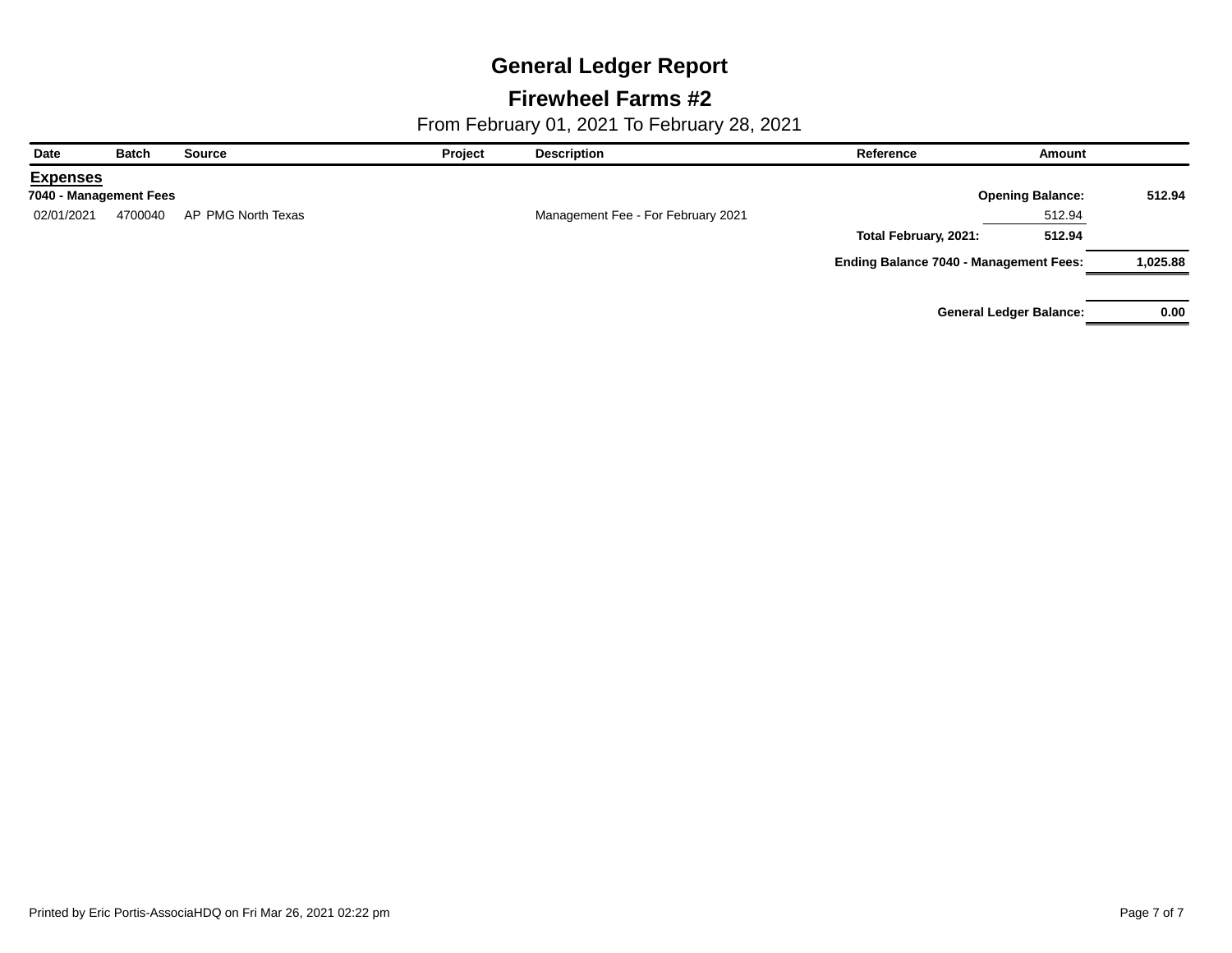# Report: dwr\_gl\_investment\_board\_rpt **Investment Listing Report** Eric Portis-AssociaHDQ **Firewheel Farms #2**

**As of Sun Feb 28, 2021**

| <b>GI Account \ Institution</b>                                     | <b>Bank Account</b> | <b>Investment Type</b>           | <b>Current Balance</b> | Rate Purchase Date | <b>Term Maturity Date</b> |
|---------------------------------------------------------------------|---------------------|----------------------------------|------------------------|--------------------|---------------------------|
| <b>Operating Funds</b>                                              |                     |                                  |                        |                    |                           |
| 1000 - Pacific Premier Bank Operating #8236<br>Pacific Premier Bank | ****8236            |                                  | 26.143.40              | 0.000% 01/27/2020  |                           |
|                                                                     |                     | <b>Total Operating Funds:</b>    | 26,143.40              |                    |                           |
|                                                                     |                     | <b>Total Firewheel Farms #2:</b> | 26,143.40              |                    |                           |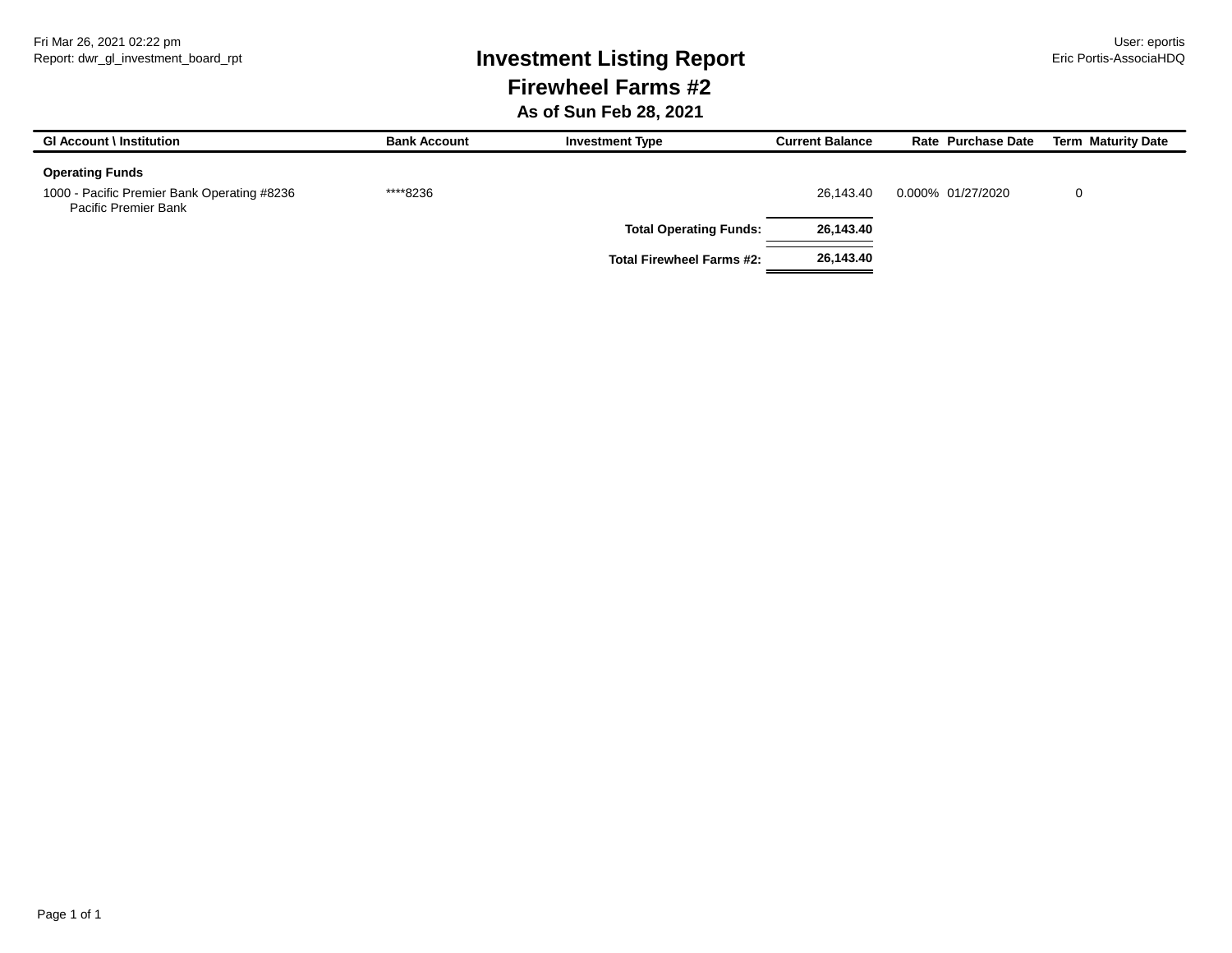Fri Mar 26, 2021 02:22 pm User: eportis

## Report: dwr\_ap\_check\_disbursement\_vendor\_rpt **Check Disbursement Report by Vendor** Eric Portis-AssociaHDQ

Mon Feb 01, 2021 thru Sun Feb 28, 2021

| Dept - Account - Project                                    |                                   |                               | <b>Trans Date</b>          | <b>Remarks</b>              | Reference                                                              | <b>Amount</b> |
|-------------------------------------------------------------|-----------------------------------|-------------------------------|----------------------------|-----------------------------|------------------------------------------------------------------------|---------------|
| American Insurance Placements (48828) - Firewheel Farms #2  |                                   |                               |                            |                             |                                                                        |               |
| Bank: Pacific Premier Bank Operating Check Number: 01000027 |                                   | Check Date: 02/18/2021        |                            | Check Amount: 2,068.00      |                                                                        |               |
|                                                             | 875 - 2060 - Insurance Payable    |                               | 02/08/2021                 | CAP020N0740                 |                                                                        | 2,068.00      |
|                                                             |                                   |                               |                            |                             | Total for American Insurance Placements (48828) for Firewheel Farms #2 | 2,068.00      |
|                                                             |                                   |                               |                            |                             | <b>Total for American Insurance Placements (48828)</b>                 | 2,068.00      |
| CAI (49419) - Firewheel Farms #2                            |                                   |                               |                            |                             |                                                                        |               |
| <b>Bank: Pacific Premier Bank Operating</b>                 | <b>Check Number: 01000026</b>     | Check Date: 02/04/2021        |                            | <b>Check Amount: 310.00</b> |                                                                        |               |
|                                                             | 875 - 5045 - Dues & Subscriptions |                               | 02/01/2021                 | Dues                        |                                                                        | 310.00        |
|                                                             |                                   |                               |                            |                             | Total for CAI (49419) for Firewheel Farms #2                           | 310.00        |
|                                                             |                                   |                               |                            |                             | Total for CAI (49419)                                                  | 310.00        |
| City of Garland (11526) - Firewheel Farms #2                |                                   |                               |                            |                             |                                                                        |               |
| <b>Bank: Pacific Premier Bank Operating</b>                 | <b>Check Number: 03000010</b>     | <b>Check Date: 12/17/2020</b> |                            | Check Amount: (13.28)       |                                                                        |               |
| 875 - 6000 - Electric Service                               |                                   |                               | 12/16/2020                 | *VOID* W 699 Muirfield Rd   |                                                                        | (13.28)       |
| <b>Bank: Pacific Premier Bank Operating</b>                 | <b>Check Number: 03000012</b>     | Check Date: 02/08/2021        | <b>Check Amount: 12.31</b> |                             |                                                                        |               |
| 875 - 6000 - Electric Service                               |                                   |                               | 02/04/2021                 | W 499 Muirfield Rd          |                                                                        | 12.31         |
| <b>Bank: Pacific Premier Bank Operating</b>                 | <b>Check Number: 03000013</b>     | <b>Check Date: 02/08/2021</b> |                            | <b>Check Amount: 13.72</b>  |                                                                        |               |
| 875 - 6000 - Electric Service                               |                                   |                               | 02/07/2021                 | W 499 Muirfield Rd          | 12200-13445                                                            | 13.72         |
| <b>Bank: Pacific Premier Bank Operating</b>                 | <b>Check Number: 03000014</b>     | Check Date: 02/08/2021        |                            | <b>Check Amount: 13.18</b>  |                                                                        |               |
| 875 - 6000 - Electric Service                               |                                   |                               | 02/07/2021                 | W 499 Muirfield Rd          | 12200-13445                                                            | 13.18         |
|                                                             |                                   |                               |                            |                             | Total for City of Garland (11526) for Firewheel Farms #2               | 25.93         |
|                                                             |                                   |                               |                            |                             | Total for City of Garland (11526)                                      | 25.93         |
| Firewheel Farms #2 (49372) - Firewheel Farms #2             |                                   |                               |                            |                             |                                                                        |               |
| <b>Bank: Pacific Premier Bank Operating</b>                 | <b>Check Number: 01000028</b>     | Check Date: 02/25/2021        |                            | Check Amount: 119.92        |                                                                        |               |
|                                                             | 875 - 5045 - Dues & Subscriptions |                               | 02/22/2021                 | Reimbursement to HOA        |                                                                        | 77.95         |
|                                                             | 875 - 5115 - Web Site Maintenance |                               | 02/22/2021                 | Reimbursement to HOA        |                                                                        | 41.97         |
|                                                             |                                   |                               |                            |                             | Total for Firewheel Farms #2 (49372) for Firewheel Farms #2            | 119.92        |
|                                                             |                                   |                               |                            |                             | Total for Firewheel Farms #2 (49372)                                   | 119.92        |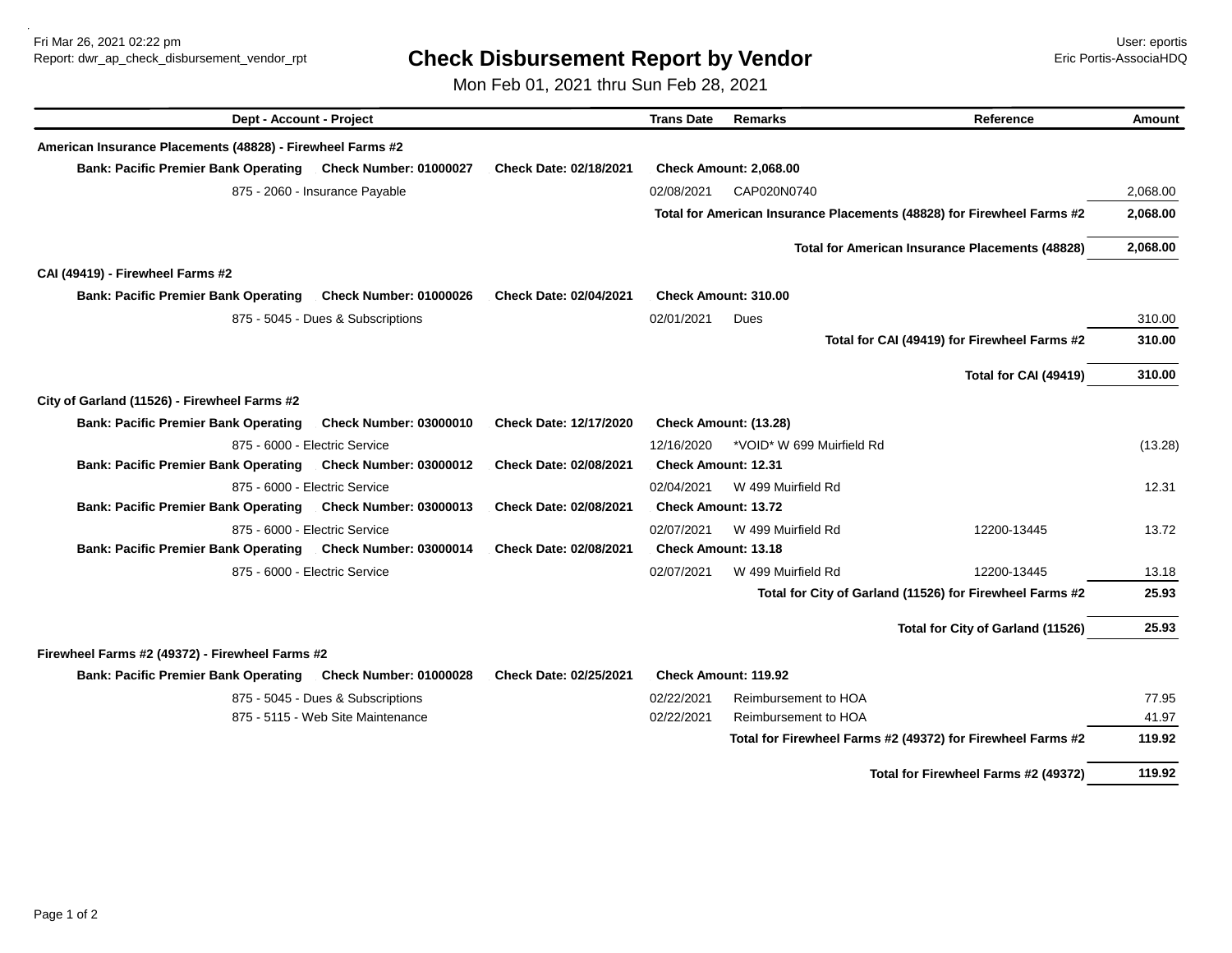### Report: dwr\_ap\_check\_disbursement\_vendor\_rpt **Check Disbursement Report by Vendor Example 19 Example 20 Example 20**

Mon Feb 01, 2021 thru Sun Feb 28, 2021

| <b>Dept - Account - Project</b>                                              |                               | <b>Trans Date</b>           | Remarks                            | Reference                                                | Amount |
|------------------------------------------------------------------------------|-------------------------------|-----------------------------|------------------------------------|----------------------------------------------------------|--------|
| PMG North Texas (13274) - Firewheel Farms #2                                 |                               |                             |                                    |                                                          |        |
| <b>Check Number: 02000025</b><br><b>Bank: Pacific Premier Bank Operating</b> | <b>Check Date: 02/01/2021</b> | <b>Check Amount: 512.94</b> |                                    |                                                          |        |
| 875 - 7040 - Management Fees                                                 |                               |                             | Management Fee - For February 2021 |                                                          | 512.94 |
|                                                                              |                               |                             |                                    | Total for PMG North Texas (13274) for Firewheel Farms #2 | 512.94 |
|                                                                              |                               |                             |                                    |                                                          |        |

**Total for PMG North Texas (13274) 512.94**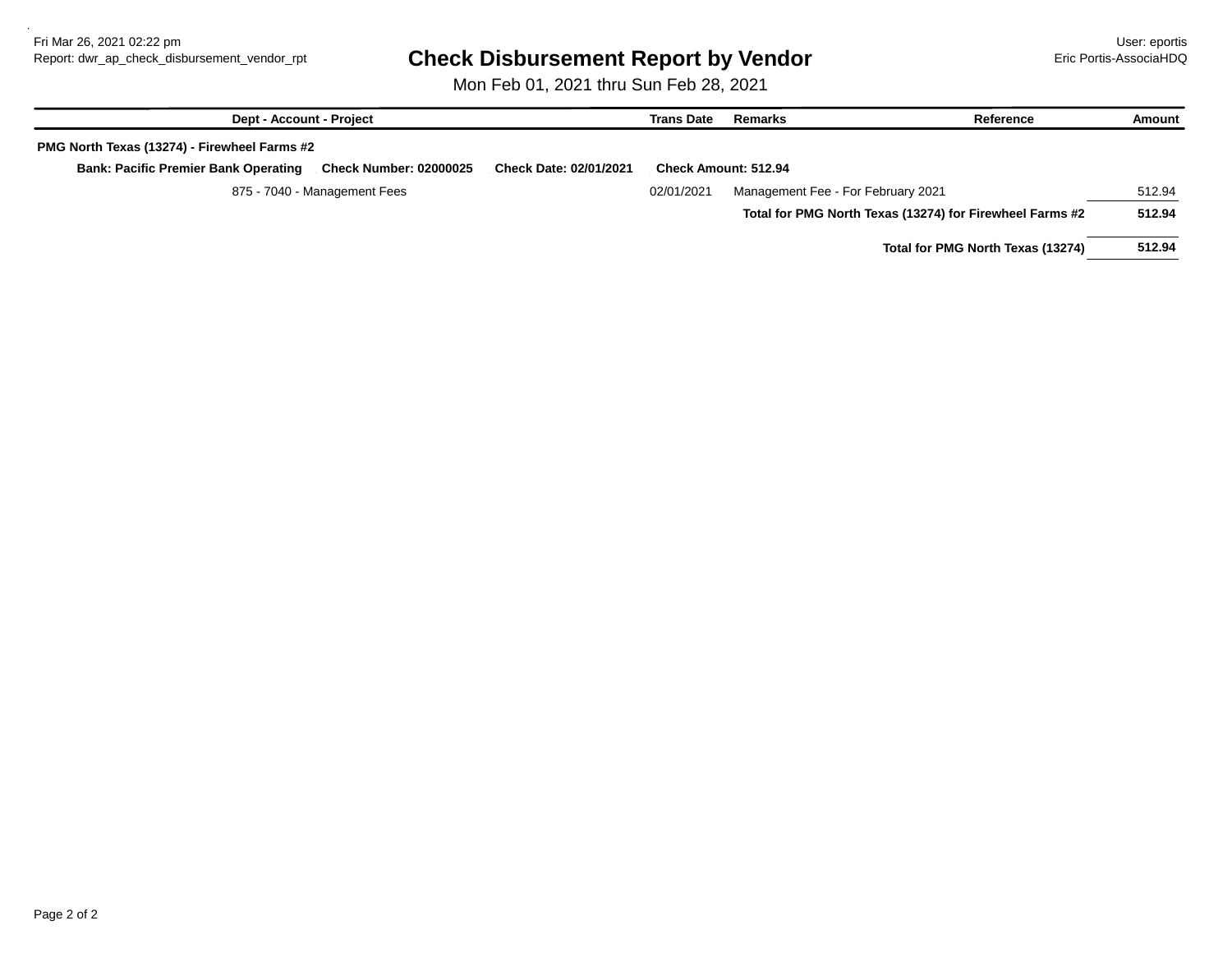## **Firewheel Farms #2 Bank Reconciliation**

#### Account: 1000 -- Pacific Premier Bank Operating #8236 -- Operating

| <b>Batch</b>             | Date                                  | <b>Comment</b>               | Reference                              | Amount                                | <b>Balance</b> |
|--------------------------|---------------------------------------|------------------------------|----------------------------------------|---------------------------------------|----------------|
|                          |                                       |                              |                                        | <b>Balance per Bank:</b>              | 26,046.60      |
|                          | Plus deposits and outstanding debits: |                              |                                        |                                       |                |
| 4729561                  | 02/28/2021                            | <b>ATGPay Online Payment</b> | <b>Credit Card Payment</b>             | 109.00                                |                |
|                          |                                       |                              | Total deposits and outstanding debits: | 109.00                                | 26,155.60      |
| Less outstanding checks: |                                       |                              |                                        |                                       |                |
| 4695680                  | 01/27/2021                            | City of Garland              | Check No 03000011                      | (12.20)                               |                |
|                          |                                       |                              | <b>Total outstanding checks:</b>       | (12.20)                               | 26,143.40      |
|                          |                                       |                              |                                        | <b>Ending balance General Ledger:</b> | 26,143.40      |
|                          |                                       |                              |                                        | Difference:                           | 0.00           |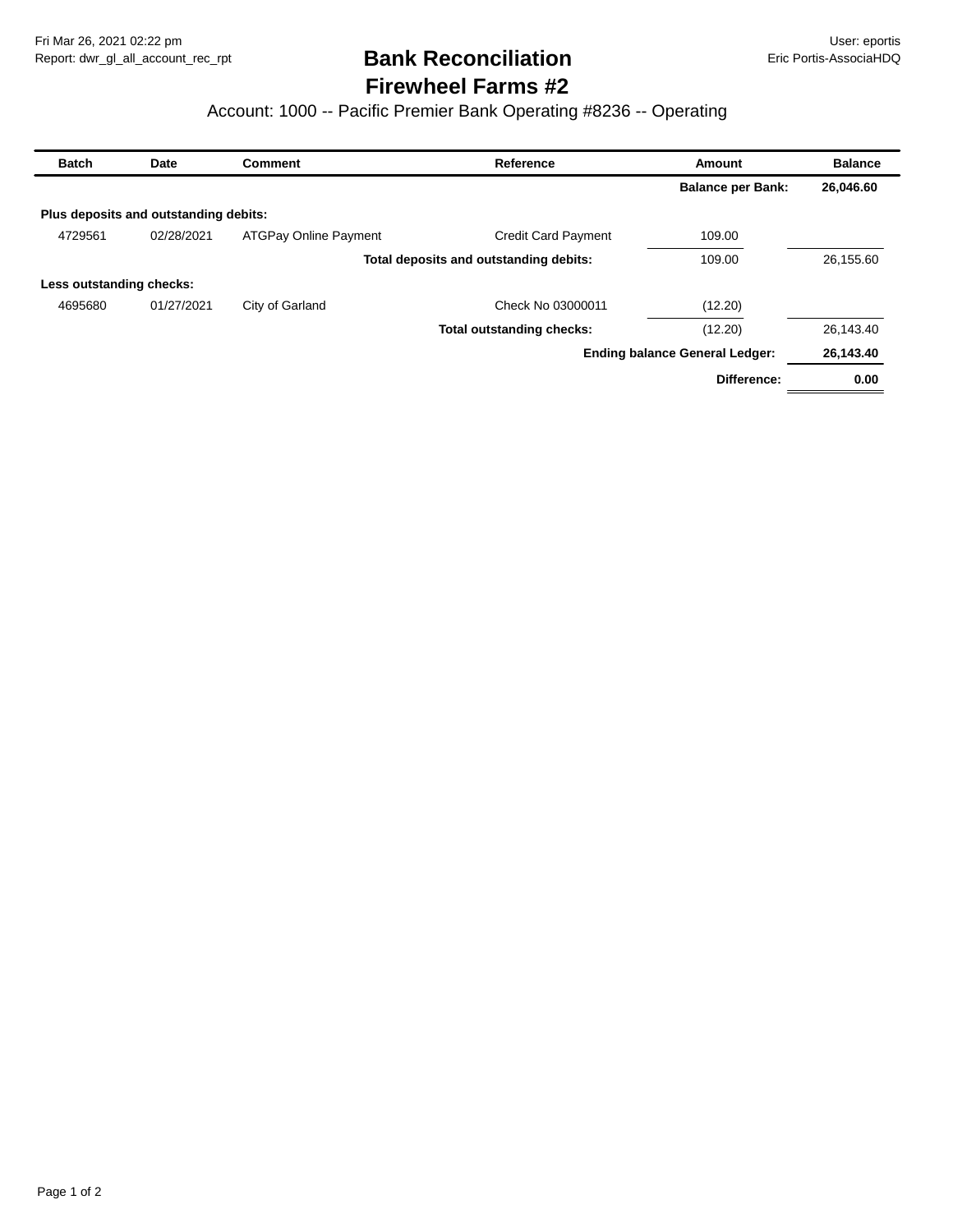### **Firewheel Farms #2 Bank Reconciliation**

### Account: 1010 -- Operating Cash Account 11 -- Operating

| <b>Batch</b><br>Date     |                                       | <b>Comment</b>           | Reference                              | Amount                                | <b>Balance</b> |  |
|--------------------------|---------------------------------------|--------------------------|----------------------------------------|---------------------------------------|----------------|--|
|                          |                                       |                          |                                        | <b>Balance per Bank:</b>              | 34,406.45      |  |
|                          | Plus deposits and outstanding debits: |                          |                                        |                                       |                |  |
|                          |                                       | No outstanding deposits. |                                        | 0.00                                  |                |  |
|                          |                                       |                          | Total deposits and outstanding debits: | 0.00                                  | 34,406.45      |  |
| Less outstanding checks: |                                       |                          |                                        |                                       |                |  |
|                          |                                       | No outstanding checks.   |                                        | 0.00                                  |                |  |
|                          |                                       |                          | <b>Total outstanding checks:</b>       | 0.00                                  | 34,406.45      |  |
|                          |                                       |                          |                                        | <b>Ending balance General Ledger:</b> | 34,406.45      |  |
|                          |                                       |                          |                                        | Difference:                           | 0.00           |  |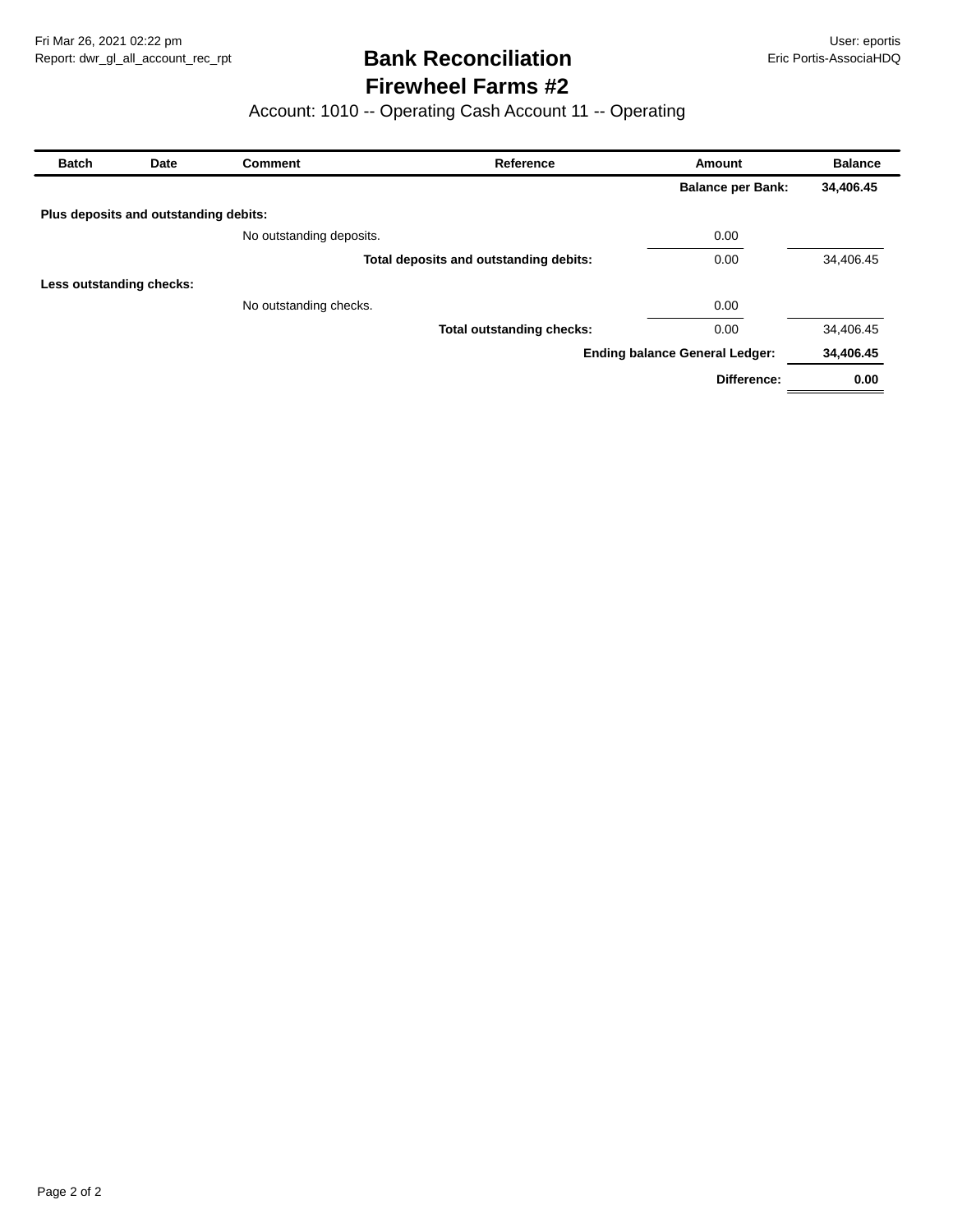#### Report: dwr\_deli\_prepaid\_condense **Eric Portis-AssociaHDQ Delinquency and Prepaid Report Example 19 and Prepaid Report** As Of: Sun Feb 28, 2021 **Firewheel Farms #2**

#### **Outstanding Balances**

| Account Id | Name                       | <b>Address</b>          | <b>Legal Description</b> | 30 day | 31-60 day | 61-90 day | 91-120 day |        | 120+ day Total Balance |
|------------|----------------------------|-------------------------|--------------------------|--------|-----------|-----------|------------|--------|------------------------|
| 00381-3540 | Farrah Fan                 | 5309 Deer Brook Road    | 8-Firewheel Farr         | 0.00   | 109.00    | 0.00      | 0.00       | 0.00   | 109.00                 |
| 00381-3553 | American Homes 4Rent       | 5313 Deer Brook Road    | 8-Firewheel Farr         | 0.00   | 14.00     | 0.00      | 0.00       | 0.00   | 14.00                  |
| 00381-3595 | Hoa Thi Dinh               | 5409 Deer Brook Road    | 8-Firewheel Farr         | 0.00   | 109.00    | 0.00      | 0.00       | 0.00   | 109.00                 |
| 00381-3618 | April Blackburn            | 5413 Deer Brook Road    | 8-Firewheel Farr         | 0.00   | 109.00    | 0.00      | 0.00       | 0.00   | 109.00                 |
| 00381-3744 | <b>Wisam Sweissi</b>       | 5514 Deer Brook Road    | 10-Firewheel Fa          | 0.00   | 14.00     | 0.00      | 0.00       | 0.00   | 14.00                  |
| 00381-3760 | Chuck Wilkerson            | 5518 Deer Brook Road    | 10-Firewheel Fa          | 0.00   | 109.00    | 0.00      | 0.00       | 0.00   | 109.00                 |
| 00381-3786 | Dennis Ingram              | 5602 Deer Brook Road    | 10-Firewheel Fa          | 0.00   | 99.00     | 0.00      | 0.00       | 0.00   | 99.00                  |
| 00381-3809 | Jesus Romo                 | 5606 Deer Brook Road    | 10-Firewheel Fa          | 0.00   | 109.00    | 0.00      | 0.00       | 0.00   | 109.00                 |
| 00381-3838 | Tia "Dawm" Haddox          | 702 Firestone Drive     | 10-Firewheel Fa          | 0.00   | 109.00    | 0.00      | 0.00       | 0.00   | 109.00                 |
| 00381-3854 | Wossen Abebe               | 710 Firestone Drive     | 10-Firewheel Fa          | 0.00   | 109.00    | 0.00      | 0.00       | 145.00 | 254.00                 |
| 00381-3948 | Michael Condy              | 6010 Glen Abbey Court   | 2-Firewheel Farr         | 0.00   | 109.00    | 0.00      | 0.00       | 0.00   | 109.00                 |
| 00381-3977 | Srp Sub, Llc               | 5605 Harbor Town Drive  | 7-Firewheel Farr         | 0.00   | 38.00     | 0.00      | 0.00       | 0.00   | 38.00                  |
| 00381-4109 | Michael Pool               | 5714 Harbor Town Drive  | 6-Firewheel Farr         | 0.00   | 109.00    | 0.00      | 0.00       | 0.00   | 109.00                 |
| 00381-4125 | Sema Hasmer                | 5802 Harbor Town Drive  | 6-Firewheel Farr         | 0.00   | 109.00    | 0.00      | 0.00       | 0.00   | 109.00                 |
| 00381-4170 | <b>Quest Trust Company</b> | 5901 Harbor Town Drive  | 7-Firewheel Farr         | 0.00   | 109.00    | 0.00      | 0.00       | 0.00   | 109.00                 |
| 00381-4497 | <b>Edward Hering</b>       | 5902 Long Cove          | 9-Firewheel Farr         | 0.00   | 109.00    | 0.00      | 0.00       | 0.00   | 109.00                 |
| 00381-4620 | Gary Chisholm              | 5909 Marcie Court       | 9-Firewheel Farr         | 0.00   | 99.00     | 0.00      | 0.00       | 0.00   | 99.00                  |
| 00381-4646 | Armando Perez              | 5913 Marcie Court       | 9-Firewheel Farr         | 0.00   | 109.00    | 0.00      | 0.00       | 0.00   | 109.00                 |
| 00381-4659 | Jacquelyne Benson          | 5914 Marcie Court       | 9-Firewheel Farr         | 0.00   | 109.00    | 0.00      | 0.00       | 0.00   | 109.00                 |
| 00381-4785 | Frank Nguyen               | 322 Rivercove Drive     | 4-Firewheel Farr         | 0.00   | 109.00    | 0.00      | 0.00       | 0.00   | 109.00                 |
| 00381-4879 | Maurice Guy                | 401 Rivercove Drive     | 6-Firewheel Farr         | 0.00   | 109.00    | 0.00      | 0.00       | 0.00   | 109.00                 |
| 00381-4905 | Jeffory Smith              | 406 Rivercove Drive     | 4-Firewheel Farr         | 0.00   | 109.00    | 0.00      | 0.00       | 0.00   | 109.00                 |
| 00381-4918 | Anthony Smock              | 409 Rivercove Drive     | 6-Firewheel Farr         | 0.00   | 109.00    | 0.00      | 0.00       | 0.00   | 109.00                 |
| 00381-4963 | Mayson Sead                | 425 Rivercove Drive     | 5-Firewheel Farr         | 0.00   | 109.00    | 0.00      | 0.00       | 0.00   | 109.00                 |
| 00381-5030 | Leona Allen                | 502 Rivercove Drive     | 4-Firewheel Farr         | 0.00   | 109.00    | 0.00      | 0.00       | 0.00   | 109.00                 |
| 00381-5098 | <b>Wilfred Pickens</b>     | 514 Rivercove Drive     | 4-Firewheel Farr         | 0.00   | 109.00    | 0.00      | 0.00       | 145.00 | 254.00                 |
| 00381-5195 | Ryan Wehner                | 538 Rivercove Drive     | 4-Firewheel Farr         | 0.00   | 109.00    | 0.00      | 0.00       | 0.00   | 109.00                 |
| 00381-5276 | <b>Gary Null</b>           | 6010 Silverado Circle   | 2-Firewheel Farr         | 0.00   | 109.00    | 0.00      | 0.00       | 0.00   | 109.00                 |
| 00381-5360 | <b>Robert Garner</b>       | 421 Thunderbrook Road   | 6-Firewheel Farr         | 0.00   | 109.00    | 0.00      | 0.00       | 145.00 | 254.00                 |
| 00381-5467 | Derek Maleveaux-Mason      | 517 Thunderbrook Road   | 6-Firewheel Farr         | 0.00   | 109.00    | 0.00      | 0.00       | 0.00   | 109.00                 |
| 00381-5577 | Jagjit Nilvi               | 6009 Troon Circle       | 2-Firewheel Farr         | 0.00   | 89.00     | 0.00      | 0.00       | 0.00   | 89.00                  |
| 00381-5632 | Ghassan Al Sabbagh         | 402 West Muirfield Road | 3-Firewheel Farr         | 0.00   | 109.00    | 0.00      | 0.00       | 0.00   | 109.00                 |
| 00381-5658 | Syed Hussaini              | 406 West Muirfield Road | 3-Firewheel Farr         | 0.00   | 99.00     | 0.00      | 0.00       | 0.00   | 99.00                  |
| 00381-5739 | <b>Khaled Alwari</b>       | 506 West Muirfield Road | 3-Firewheel Farr         | 0.00   | 109.00    | 0.00      | 0.00       | 0.00   | 109.00                 |
| 00381-5784 | Minsun Koo                 | 602 West Muirfield Road | 3-Firewheel Farr         | 0.00   | 109.00    | 0.00      | 0.00       | 0.00   | 109.00                 |
| 00381-5823 | Douglas Barton             | 618 West Muirfield Road | 3-Firewheel Farr         | 0.00   | 99.00     | 0.00      | 0.00       | 0.00   | 99.00                  |
| 00381-5849 | Mohamad Fanous             | 626 West Muirfield Road | 3-Firewheel Farr         | 0.00   | 109.00    | 0.00      | 0.00       | 0.00   | 109.00                 |
| 00381-5920 | Swh 2017 1 Borrower Lp     | 817 West Muirfield Road | 1-Firewheel Farr         | 0.00   | 38.00     | 0.00      | 0.00       | 0.00   | 38.00                  |
| 00381-5988 | Patrice Patterson          | 921 West Muirfield Road | 1-Firewheel Farr         | 0.00   | 109.00    | 0.00      | 0.00       | 0.00   | 109.00                 |
| 00381-5991 | Ronald Fagan               | 721 West Muirfield Road | 1-Firewheel Farr         | 0.00   | 109.00    | 0.00      | 0.00       | 0.00   | 109.00                 |
| 00381-6013 | Joni Caldwell              | 405 Winged Foot Lane    | 3-Firewheel Farr         | 0.00   | 109.00    | 0.00      | 0.00       | 0.00   | 109.00                 |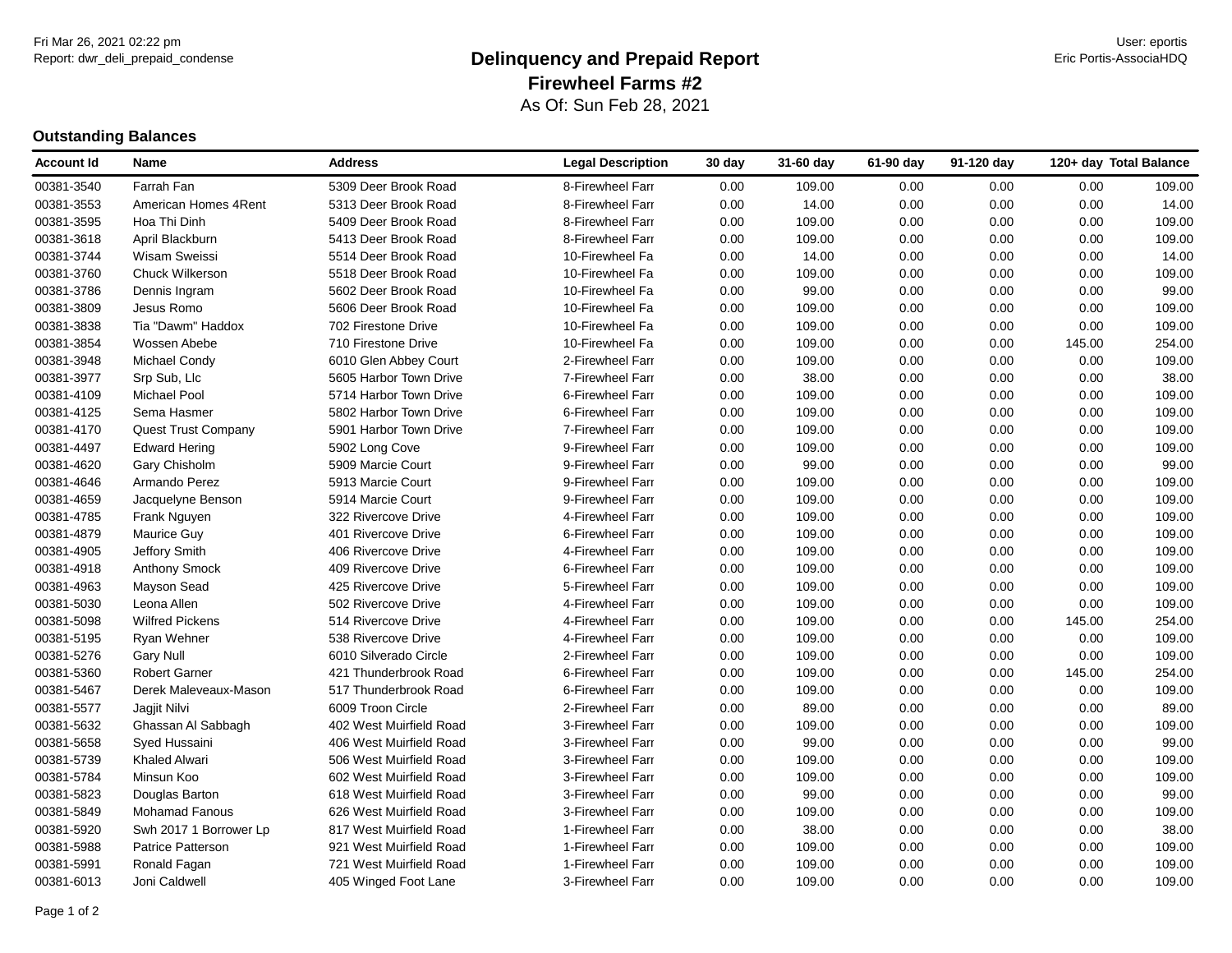# **Outstanding Balances**

| <b>Account Id</b> | Name                     | <b>Address</b>          | <b>Legal Description</b>      | 30 day   | 31-60 day | 61-90 day | 91-120 day | 120+ day Total Balance |          |
|-------------------|--------------------------|-------------------------|-------------------------------|----------|-----------|-----------|------------|------------------------|----------|
| 00381-6039        | Mohammad Rahman          | 413 Winged Foot Lane    | 3-Firewheel Farr              | 0.00     | 109.00    | 0.00      | 0.00       | 0.00                   | 109.00   |
| 00381-6071        | <b>Edward Barthelemy</b> | 501 Winged Foot Lane    | 3-Firewheel Farr              | 0.00     | 109.00    | 0.00      | 0.00       | 0.00                   | 109.00   |
| 00381-6084        | Michael Cobern           | 505 Winged Foot Lane    | 3-Firewheel Farr              | 0.00     | 109.00    | 0.00      | 0.00       | 0.00                   | 109.00   |
| 00381-6110        | Kim Tran                 | 517 Winged Foot Lane    | 3-Firewheel Farr              | 0.00     | 109.00    | 0.00      | 0.00       | 0.00                   | 109.00   |
| 00381-6149        | Thai Pham                | 601 Winged Foot Lane    | 3-Firewheel Farr              | 0.00     | 109.00    | 0.00      | 0.00       | 0.00                   | 109.00   |
| 00381-6152        | Christopher Lee          | 605 Winged Foot Lane    | 3-Firewheel Farr              | 0.00     | 109.00    | 0.00      | 0.00       | 0.00                   | 109.00   |
| 00381-6217        | Tin Tran                 | 5401 Wood Creek Lane    | 11-Firewheel Far              | 0.00     | 109.00    | 0.00      | 0.00       | 0.00                   | 109.00   |
| 00381-6259        | Andrew Jr Johnson        | 5417 Wood Creek Lane    | 11-Firewheel Far              | 0.00     | 109.00    | 0.00      | 0.00       | 0.00                   | 109.00   |
| 00381-6262        | Jorge Jr Gamez           | 5421 Wood Creek Lane    | 11-Firewheel Fai              | 0.00     | 89.00     | 0.00      | 0.00       | 0.00                   | 89.00    |
| 00388-3839        | Naseef Seraj             | 917 West Muirfield Road | 1-Firewheel Farr              | 0.00     | 109.00    | 0.00      | 0.00       | 385.00                 | 494.00   |
| 00388-7990        | Khanh Nguyen             | 509 Thunderbrook Road   | 6-Firewheel Farr              | 0.00     | 109.00    | 0.00      | 0.00       | 385.00                 | 494.00   |
| 00392-1225        | Harry W Himelrick        | 541 Rivercove Drive     | 5-Firewheel Farr              | 0.00     | 334.00    | 0.00      | 0.00       | 0.00                   | 334.00   |
| 00392-7342        | Trinh Mai Thi Le         | 5910 Hilton Head Drive  | 7-Firewheel Farr              | 0.00     | 334.00    | 0.00      | 0.00       | 0.00                   | 334.00   |
|                   |                          |                         | <b>Outstanding Balance:</b>   | 0.00     | 5,924.00  | 0.00      | 0.00       | 1,205.00               | 7,129.00 |
|                   |                          |                         | <b>Percentage of Balance:</b> | $0.00\%$ | 83.10%    | $0.00\%$  | $0.00\%$   | 16.90%                 | 100.00%  |
|                   |                          |                         | <b>Total Accounts:</b>        | 0        | 49        | 0         | 0          | 5                      | 54       |
| Dranaid Dalanaac  |                          |                         |                               |          |           |           |            |                        |          |

| <b>Prepaid Balances</b> |
|-------------------------|
|                         |

| <b>Account Id</b> | Name                   | <b>Address</b>          | <b>Legal Description</b>            | 30 day       | 31-60 day | 61-90 day | 91-120 day | 120+ day Total Balance |           |
|-------------------|------------------------|-------------------------|-------------------------------------|--------------|-----------|-----------|------------|------------------------|-----------|
| 00381-3605        | Louise Burcalow        | 5410 Deer Brook Road    | 9-Firewheel Farr                    | 0.00         | $-0.76$   | 0.00      | 0.00       | 0.00                   | $-0.76$   |
| 00381-3650        | Donna Sims             | 5421 Deer Brook Road    | 8-Firewheel Farr                    | 0.00         | $-109.00$ | 0.00      | 0.00       | $-6.00$                | $-115.00$ |
| 00381-4057        | Jason Holcomb          | 5705 Harbor Town Drive  | 7-Firewheel Farr                    | 0.00         | 0.00      | 0.00      | 0.00       | $-271.00$              | $-271.00$ |
| 00381-4167        | Daniel Wee             | 5814 Harbor Town Drive  | 6-Firewheel Farr                    | 0.00         | $-18.00$  | 0.00      | 0.00       | 0.00                   | $-18.00$  |
| 00381-4374        | Jeffery Hoke           | 5802 Hilton Head Drive  | 7-Firewheel Farr                    | $-10.00$     | 0.00      | 0.00      | 0.00       | 0.00                   | $-10.00$  |
| 00381-5315        | John Householter       | 409 Thunderbrook Road   | 6-Firewheel Farr                    | $-10.00$     | 0.00      | 0.00      | 0.00       | 0.00                   | $-10.00$  |
| 00381-5797        | <b>Robert Leaumont</b> | 606 West Muirfield Road | 3-Firewheel Farr                    | 0.00         | $-109.00$ | 0.00      | 0.00       | 0.00                   | $-109.00$ |
| 00384-0966        | Daniel Rich            | 617 Winged Foot Lane    | 3-Firewheel Farr                    | 0.00         | 0.00      | 0.00      | 0.00       | $-251.00$              | $-251.00$ |
|                   |                        |                         | <b>Prepaid Balance:</b>             | $-20.00$     | $-236.76$ | 0.00      | 0.00       | $-528.00$              | -784.76   |
|                   |                        |                         | <b>Percentage of Balance:</b>       | 2.55%        | 30.17%    | 0.00%     | $0.00\%$   | 67.28%                 | 100.00%   |
|                   |                        |                         | <b>Total Accounts:</b>              | $\mathbf{2}$ | 3         | 0         | 0          | 3                      | 8         |
|                   |                        |                         | <b>Balance:</b>                     | $-20.00$     | 5,687.24  | 0.00      | 0.00       | 677.00                 | 6,344.24  |
|                   |                        |                         | <b>Percentage of Total Balance:</b> | $-0.32%$     | 89.64%    | 0.00%     | $0.00\%$   | 10.67%                 | 100.00%   |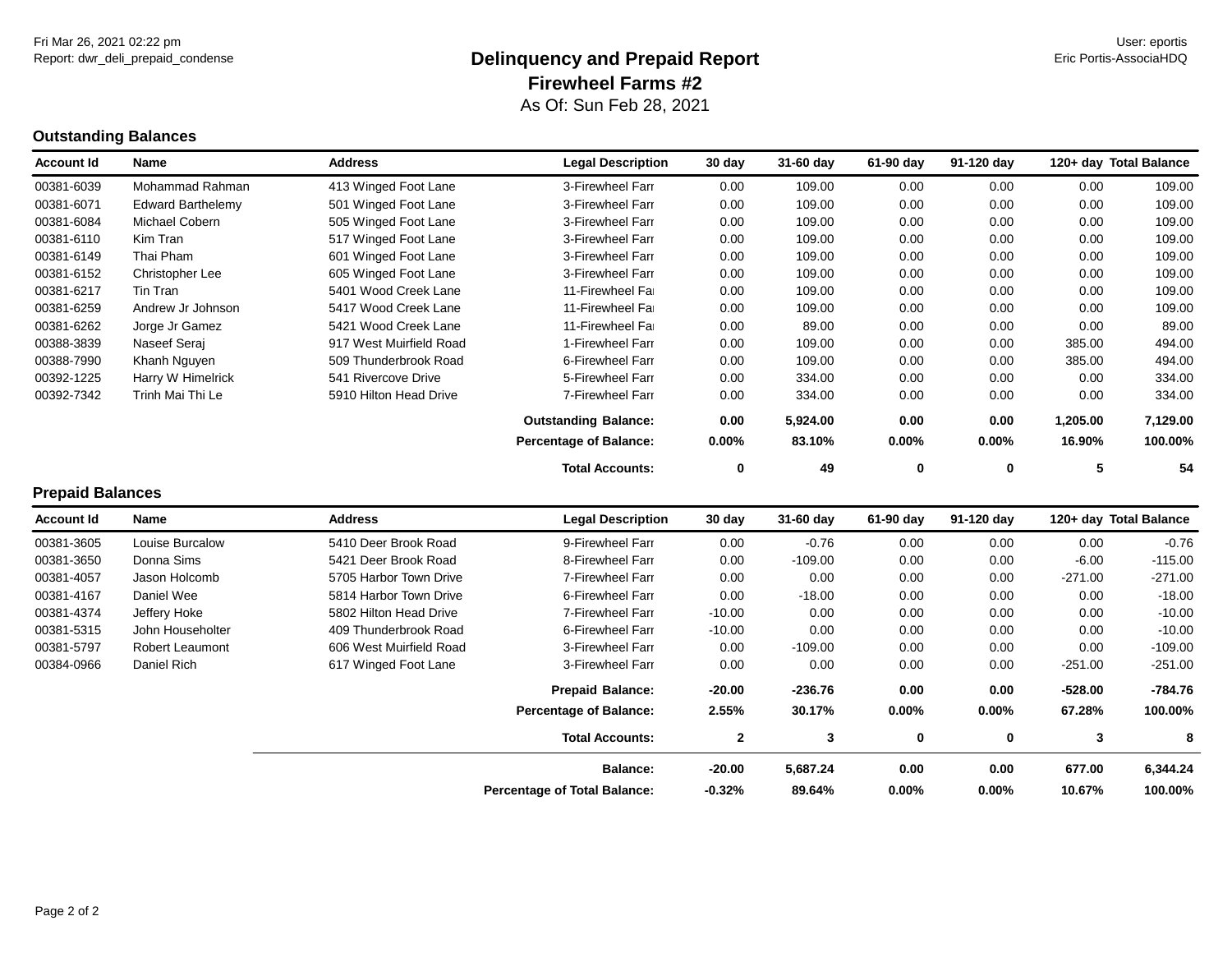



#### **FIREWHEEL FARMS NO. 2 HOMEOWNERS** ASSOCIATION, INC.<br>PRINCIPAL MANAGEMENT GROUP, INC. N.TEXAS **1225 ALMA RD STE 100 RICHARDSON TX 75081-2298**

| Page                   | $1$ of 4   |
|------------------------|------------|
| <b>Branch</b>          | 010        |
| <b>Account Number:</b> | 1031008236 |
| Date                   | 02/26/2021 |
|                        |            |

EM

|                      |                                                      |                                                                                             | <b>HOA NON INT CKG</b>                                                               |                                                          | Acct 1031008236 |  |  |  |
|----------------------|------------------------------------------------------|---------------------------------------------------------------------------------------------|--------------------------------------------------------------------------------------|----------------------------------------------------------|-----------------|--|--|--|
|                      | <b>Summary of Activity Since Your Last Statement</b> |                                                                                             |                                                                                      |                                                          |                 |  |  |  |
|                      | ** Ending Balance                                    | Beginning Balance<br>Deposits / Misc Credits<br>Withdrawals / Misc Debits<br>Service Charge | 2/01/21<br>26<br>9<br>2/28/21                                                        | 25,311.24<br>4,889.00<br>4,153.64<br>26,046.60 **<br>.00 |                 |  |  |  |
|                      | <b>Enclosures</b>                                    |                                                                                             |                                                                                      | 1                                                        |                 |  |  |  |
|                      | <b>Deposits and Credits</b>                          |                                                                                             |                                                                                      |                                                          |                 |  |  |  |
| Date<br>2/01<br>2/02 | <b>Deposits</b><br>160.00<br>109.00                  | Withdrawals                                                                                 | <b>Activity Description</b><br>REMOTE CAPTURE DEPOSIT<br>ATGPay Online Pa/ATGPay Onl | ST-L0R3C7O2P8E7 FIREWHEEL FARMS NO 2 H                   |                 |  |  |  |
| 2/03                 | 109.00                                               |                                                                                             | ATGPay Online Pa/ATGPay Onl                                                          | ST-U5I1Z3V1B5F4 FIREWHEEL FARMS NO 2 H                   |                 |  |  |  |
| 2/03                 | 327.00                                               |                                                                                             | ATGPay Online Pa/ATGPay Onl                                                          | ST-M5J0P3C0N2R7 FIREWHEEL FARMS NO 2 H                   |                 |  |  |  |
| 2/03                 | 218.00                                               |                                                                                             | <b>HOA LOCKBOX DEPOSIT</b>                                                           |                                                          |                 |  |  |  |
| 2/03                 | 160.00                                               |                                                                                             | REMOTE CAPTURE DEPOSIT                                                               |                                                          |                 |  |  |  |
| 2/04                 | 109.00                                               |                                                                                             | <b>HOA LOCKBOX DEPOSIT</b>                                                           |                                                          |                 |  |  |  |
| 2/05                 | 139.00                                               |                                                                                             | ATGPay Online Pa/ATGPay Onl                                                          | ST-K9M7F0Y9A4N3 FIREWHEEL FARMS NO 2 H                   |                 |  |  |  |
| 2/08                 | 669.00                                               |                                                                                             | <b>HOA LOCKBOX DEPOSIT</b>                                                           |                                                          |                 |  |  |  |
| 2/09                 | 109.00                                               |                                                                                             | <b>HOA LOCKBOX DEPOSIT</b>                                                           |                                                          |                 |  |  |  |
| 2/10                 | 109.00                                               |                                                                                             | ATGPay Online Pa/ATGPay Onl                                                          | ST-R1Q5K4L8Q9E0 FIREWHEEL FARMS NO 2 H                   |                 |  |  |  |
| 2/10                 | 327.00                                               |                                                                                             | HOA LOCKBOX DEPOSIT                                                                  |                                                          |                 |  |  |  |
| 2/11                 | 109.00                                               |                                                                                             | ATGPay Online Pa/ATGPay Onl                                                          | ST-Q5X4K4A5X7D4 FIREWHEEL FARMS NO 2 H                   |                 |  |  |  |
| 2/11                 | 327.00                                               |                                                                                             | <b>HOA LOCKBOX DEPOSIT</b>                                                           |                                                          |                 |  |  |  |
| 2/12                 | 109.00                                               |                                                                                             | <b>HOA LOCKBOX DEPOSIT</b>                                                           |                                                          |                 |  |  |  |
| 2/16                 | 109.00                                               |                                                                                             | <b>HOA LOCKBOX DEPOSIT</b>                                                           |                                                          |                 |  |  |  |
| 2/17                 | 109.00                                               |                                                                                             | ATGPay Online Pa/ATGPay Onl                                                          | ST-G3M9K1T8W2I5 FIREWHEEL FARMS NO 2 H                   |                 |  |  |  |
| 2/17                 | 109.00                                               |                                                                                             | ATGPay Online Pa/ATGPay Onl                                                          | ST-O6H7N6W2W2N6 FIREWHEEL FARMS NO 2 H                   |                 |  |  |  |
| 2/18                 | 208.00                                               |                                                                                             | ATGPay Online Pa/ATGPay Onl                                                          |                                                          |                 |  |  |  |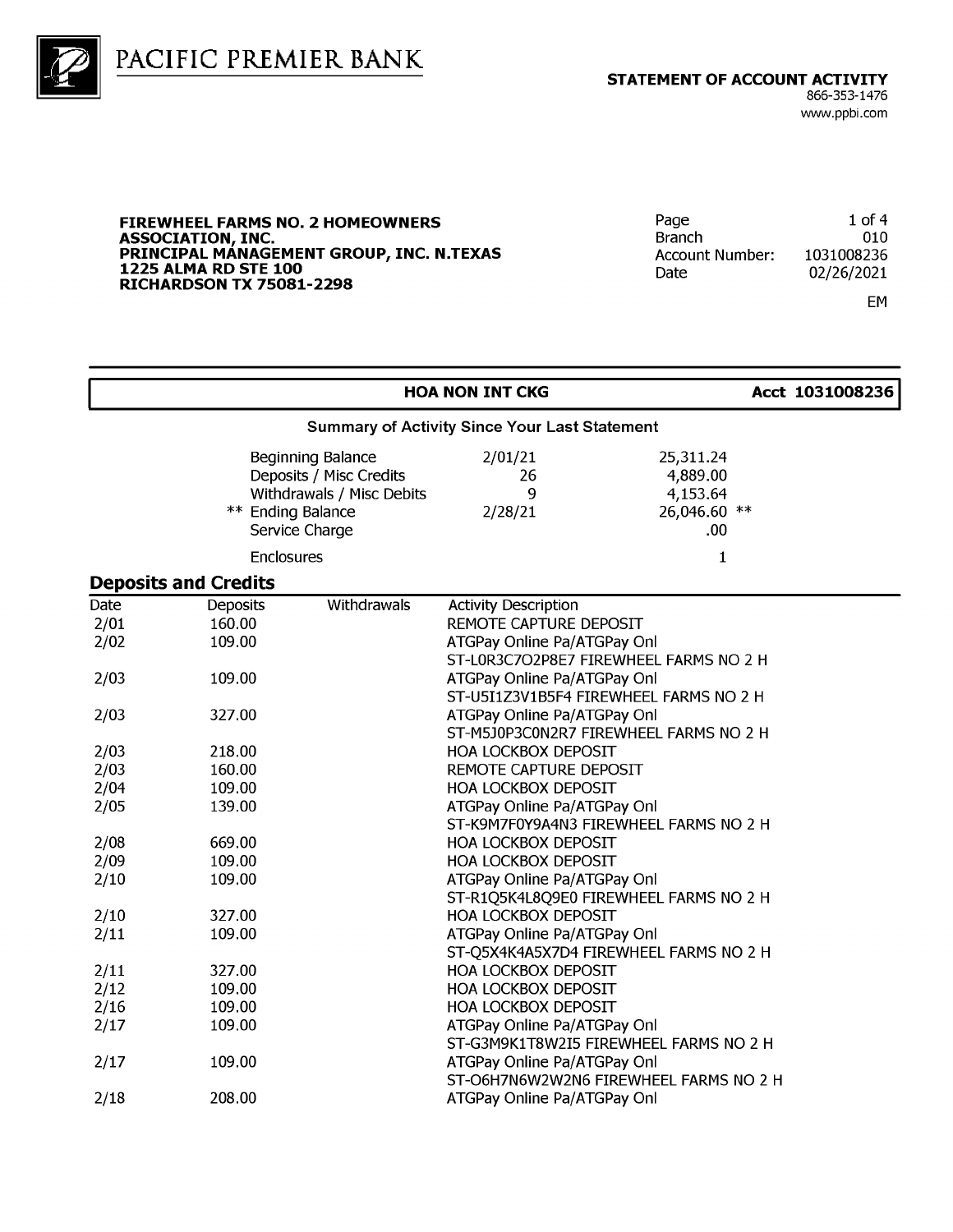

**FIREWHEEL FARMS NO. 2 HOMEOWNERS** ASSOCIATION, INC.<br>PRINCIPAL MANAGEMENT GROUP, INC. N.TEXAS **1225 ALMA RD STE 100 RICHARDSON TX 75081-2298** 

Page  $2$  of 4 **Branch** 010 1031008236 **Account Number:** Date 02/26/2021

EM

#### **Deposits and Credits**

| ---------- |                 |             |                                        |  |
|------------|-----------------|-------------|----------------------------------------|--|
| Date       | <b>Deposits</b> | Withdrawals | <b>Activity Description</b>            |  |
|            |                 |             | ST-L8T9F7I0J3L5 FIREWHEEL FARMS NO 2 H |  |
| 2/22       | 218.00          |             | <b>HOA LOCKBOX DEPOSIT</b>             |  |
| 2/23       | 99.00           |             | ATGPay Online Pa/ATGPay Onl            |  |
|            |                 |             | ST-04Y5P4D3L4O1 FIREWHEEL FARMS NO 2 H |  |
| 2/24       | 95.00           |             | ATGPay Online Pa/ATGPay Onl            |  |
|            |                 |             | ST-A9O5D5I9Z8Q4 FIREWHEEL FARMS NO 2 H |  |
| 2/25       | 89.00           |             | ATGPay Online Pa/ATGPay Onl            |  |
|            |                 |             | ST-L7R8D1M2T1Q9 FIREWHEEL FARMS NO 2 H |  |
| 2/25       | 109.00          |             | ATGPay Online Pa/ATGPay Onl            |  |
|            |                 |             | ST-L6P9F0F4H5X2 FIREWHEEL FARMS NO 2 H |  |
| 2/25       | 327.00          |             | <b>HOA LOCKBOX DEPOSIT</b>             |  |
| 2/26       | 327.00          |             | <b>HOA LOCKBOX DEPOSIT</b>             |  |
|            |                 |             |                                        |  |

#### **Withdrawals and Debits**

| Date | <b>Deposits</b> | <b>Withdrawals</b> | <b>Activity Description</b>            |
|------|-----------------|--------------------|----------------------------------------|
| 2/01 |                 | 100.00             | AVIDPAY SERVICE/AVIDPAY                |
|      |                 |                    | REF*CK*1000024*210129*Misti AllenGuimm |
|      |                 |                    | 6976662\6214496\56976662               |
|      |                 |                    | CK1000024 Firewheel Farms #2           |
| 2/01 |                 | 186.46             | FIREWHEELFARMS2/VendorPymt             |
|      |                 |                    | Offset Record                          |
|      |                 |                    | 1031008236 FirewheelFarms2             |
| 2/01 |                 | 699.11             | AVIDPAY SERVICE/AVIDPAY                |
|      |                 |                    | REF*CK*1000023*210129*Botanica Integra |
|      |                 |                    | d Landscape\56976688\6214522\56976688  |
|      |                 |                    | CK1000023 Firewheel Farms #2           |
| 2/02 |                 | 512.94             | FIREWHEELFARMS2/VendorPymt             |
|      |                 |                    | Offset Record                          |
|      |                 |                    | 1031008236 FirewheelFarms2             |
| 2/05 |                 | 310.00             | AVIDPAY SERVICE/AVIDPAY                |
|      |                 |                    | REF*CK*1000026*210204*CAI\57268178\635 |
|      |                 |                    | 14\57268178                            |
|      |                 |                    | $CK1000026$ Firewheel Farms $#2$       |
| 2/19 |                 | 2,068.00           | AVIDPAY SERVICE/AVIDPAY                |
|      |                 |                    | REF*CK*1000027*210218*American Insuran |
|      |                 |                    | Placements\58091482\6773854\58091482   |
|      |                 |                    | CK1000027 Firewheel Farms #2           |
| 2/24 |                 | 39.21              | CITY OF GARLAND/UTIL PAYMT             |
|      |                 |                    | 00012202 13447 FIREWHEEL FARMS         |
| 2/26 |                 | 119.92             | AVIDPAY SERVICE/AVIDPAY                |
|      |                 |                    | REF*CK*1000028*210225*Firewheel Farms  |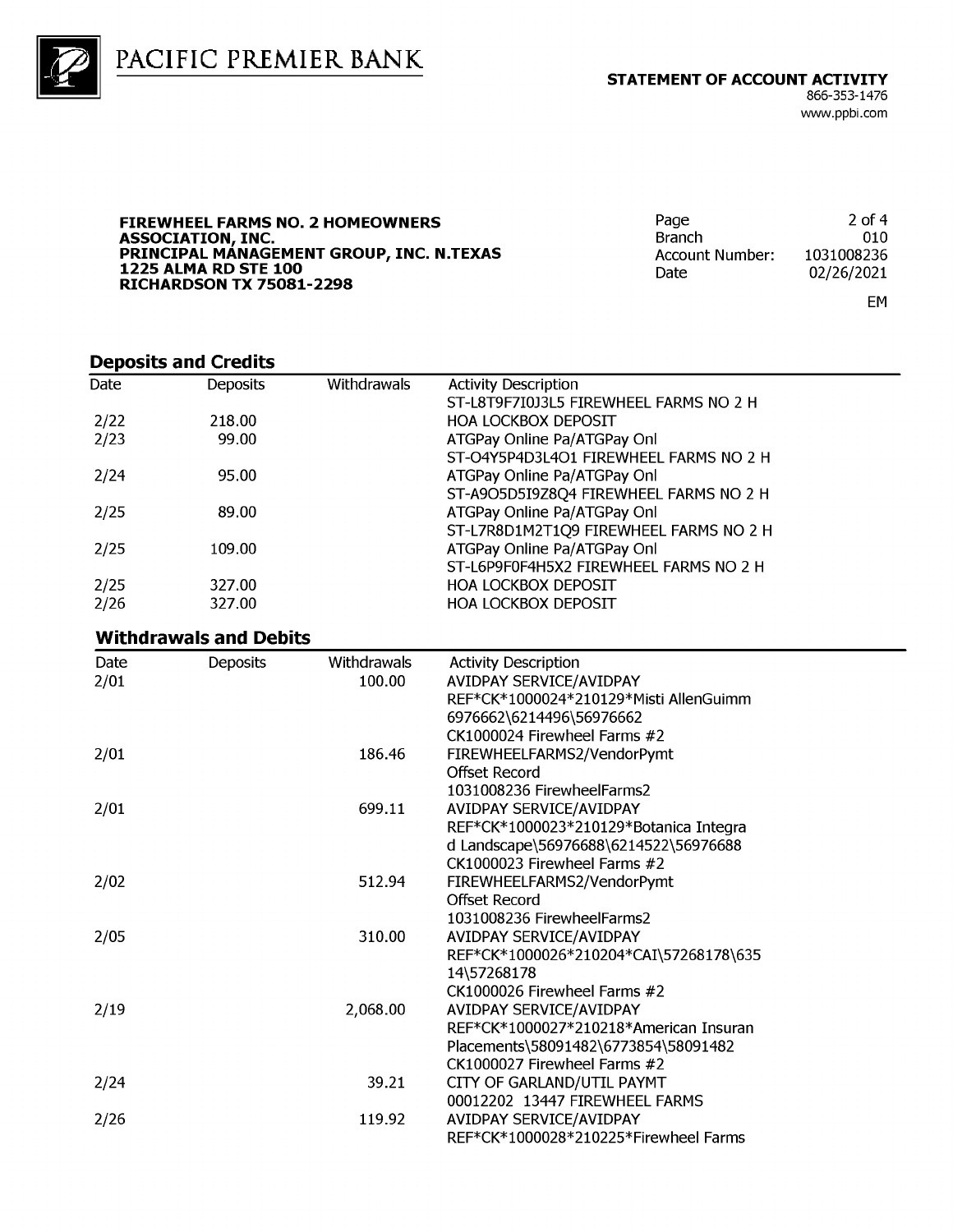

PACIFIC PREMIER BANK

#### **FIREWHEEL FARMS NO. 2 HOMEOWNERS** ASSOCIATION, INC.<br>PRINCIPAL MANAGEMENT GROUP, INC. N.TEXAS **1225 ALMA RD STE 100 RICHARDSON TX 75081-2298**

3 of 4 Page **Branch** 010 1031008236 Account Number: Date 02/26/2021

EM

#### **Withdrawals and Debits**

| Date | <b>Deposits</b> | Withdrawals | <b>Activity Description</b>  |
|------|-----------------|-------------|------------------------------|
|      |                 |             | 58479626\7096073\58479626    |
|      |                 |             | CK1000028 Firewheel Farms #2 |

#### **Checks in Check Number Order**

| Date | Check No | Amount | Date Check No | Amount | Date Check No | Amount |
|------|----------|--------|---------------|--------|---------------|--------|
| 2/23 | 1000025  | 118.00 |               |        |               |        |

\* indicates a break in check number sequence

#### **Daily Balance Summary**

| Date | Balance   | Date | Balance   | Date | <b>Balance</b> |
|------|-----------|------|-----------|------|----------------|
| 2/01 | 24,485.67 | 2/10 | 26,047.73 | 2/22 | 25,277.73      |
| 2/02 | 24,081.73 | 2/11 | 26,483.73 | 2/23 | 25,258.73      |
| 2/03 | 24,895.73 | 2/12 | 26,592.73 | 2/24 | 25,314.52      |
| 2/04 | 25,004.73 | 2/16 | 26,701.73 | 2/25 | 25,839.52      |
| 2/05 | 24,833.73 | 2/17 | 26,919.73 | 2/26 | 26,046.60      |
| 2/08 | 25,502.73 | 2/18 | 27,127.73 |      |                |
| 2/09 | 25,611.73 | 2/19 | 25,059.73 |      |                |
|      |           |      |           |      |                |